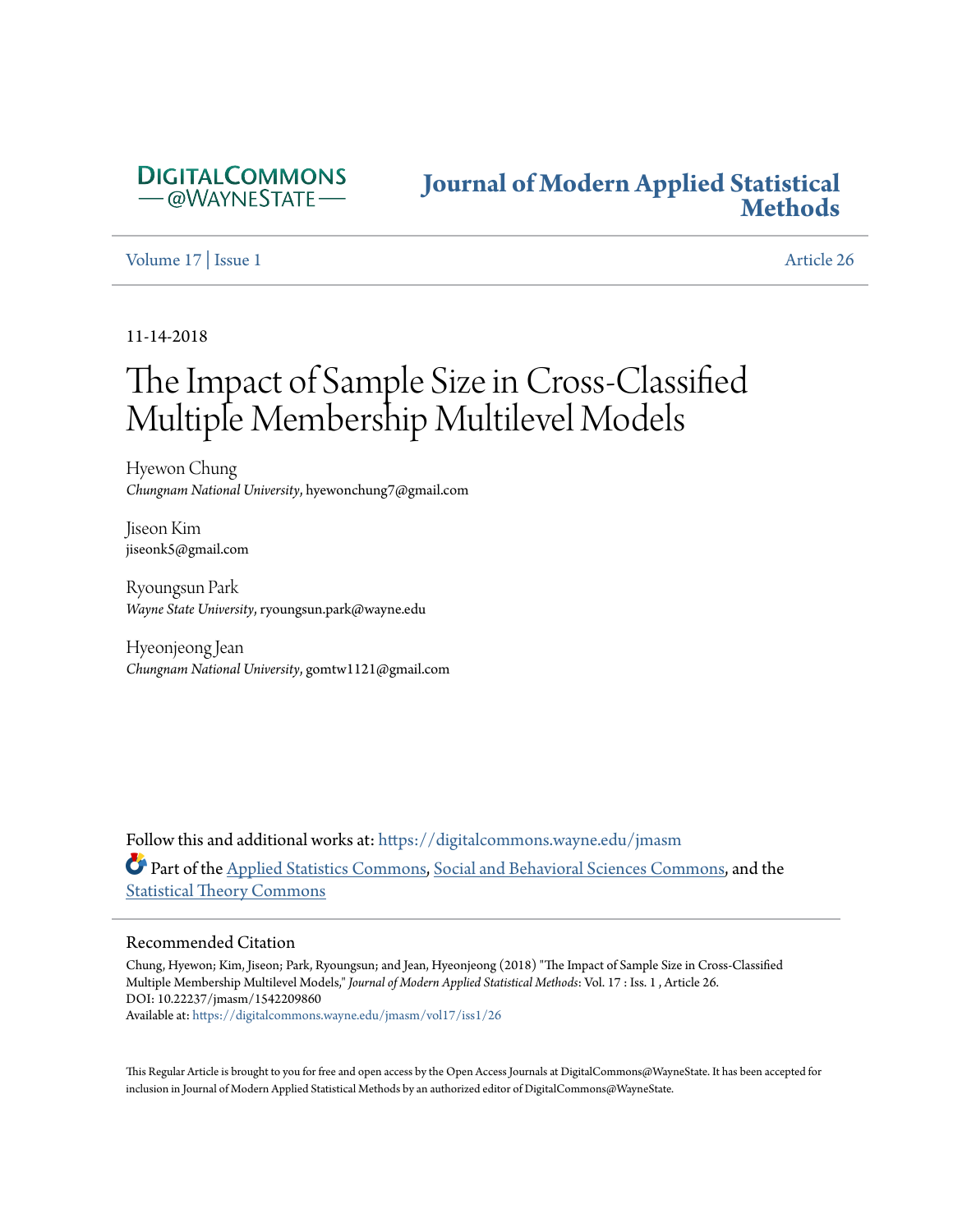## The Impact of Sample Size in Cross-Classified Multiple Membership Multilevel Models

#### **Cover Page Footnote**

This work was supported by research fund of Chungnam National University.

This regular article is available in Journal of Modern Applied Statistical Methods: [https://digitalcommons.wayne.edu/jmasm/vol17/](https://digitalcommons.wayne.edu/jmasm/vol17/iss1/26?utm_source=digitalcommons.wayne.edu%2Fjmasm%2Fvol17%2Fiss1%2F26&utm_medium=PDF&utm_campaign=PDFCoverPages) [iss1/26](https://digitalcommons.wayne.edu/jmasm/vol17/iss1/26?utm_source=digitalcommons.wayne.edu%2Fjmasm%2Fvol17%2Fiss1%2F26&utm_medium=PDF&utm_campaign=PDFCoverPages)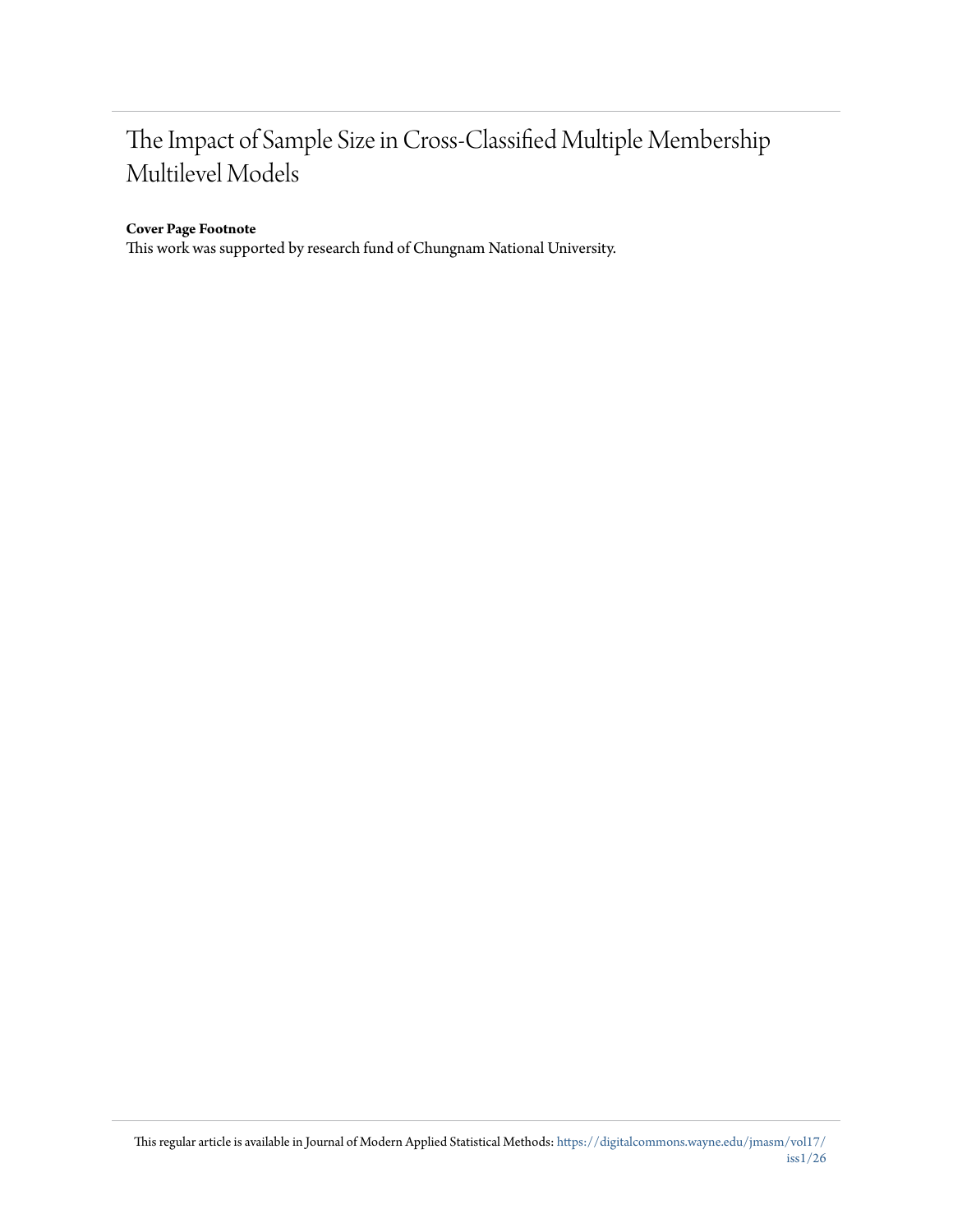Journal of Modern Applied Statistical Methods May 2018, Vol. 17, No. 1, eP2491 [doi: 10.22237/jmasm/1542209860](https://dx.doi.org/10.22237/jmasm/1542209860)

בס"ד Copyright © 2018 JMASM, Inc. ISSN 1538 − 9472

## **The Impact of Sample Size in Cross-Classified Multiple Membership Multilevel Models**

**Hyewon Chung** Chungnam National University Daejeon, South Korea

#### **Ryoungsun Park**

Wayne State University Detroit, MI

**Jiseon Kim** Independent Researcher

**Hyeonjeong Jean** Chungnam National University Daejeon, South Korea

A simulation study was conducted to examine parameter recovery in a cross-classified multiple membership multilevel model. No substantial relative bias was identified for the fixed effect or level-one variance component estimates. However, the level-two crossclassification multiple membership factor variance components were substantially biased with relatively fewer groups.

*Keywords:* Cross-classified multiple membership multilevel model, sample size

## **Introduction**

Cross-classified multiple membership random effects modeling, which is an extension of traditional multilevel modeling, is used to handle the complexity of cross-classified multiple membership data structures [\(Goldstein, 2010\)](#page-20-0). Traditional multilevel models or hierarchical linear models enable researchers to investigate not only the effect of lower-level units but also the effect of higher-level units and the impact of their characteristics on outcome measures [\(Goldstein, 2010;](#page-20-0) [Raudenbush & Bryk, 2002\)](#page-22-0). Although in practice, most theoretical and empirical studies that employ multilevel models address purely hierarchical data structures, multilevel data often cannot be adequately represented by such structures. A typical example of a more realistic non-pure hierarchy is the data structure that arises in large-scale longitudinal studies that track the same subjects over periods of time.

[doi: 10.22237/jmasm/1542209860](https://dx.doi.org/10.22237/jmasm/1542209860) | Accepted: February 22, 2018; Published: November 14, 2018. Correspondence: Hyewon Chung, [hyewonchung7@gmail.com](mailto:hyewonchung7@gmail.com)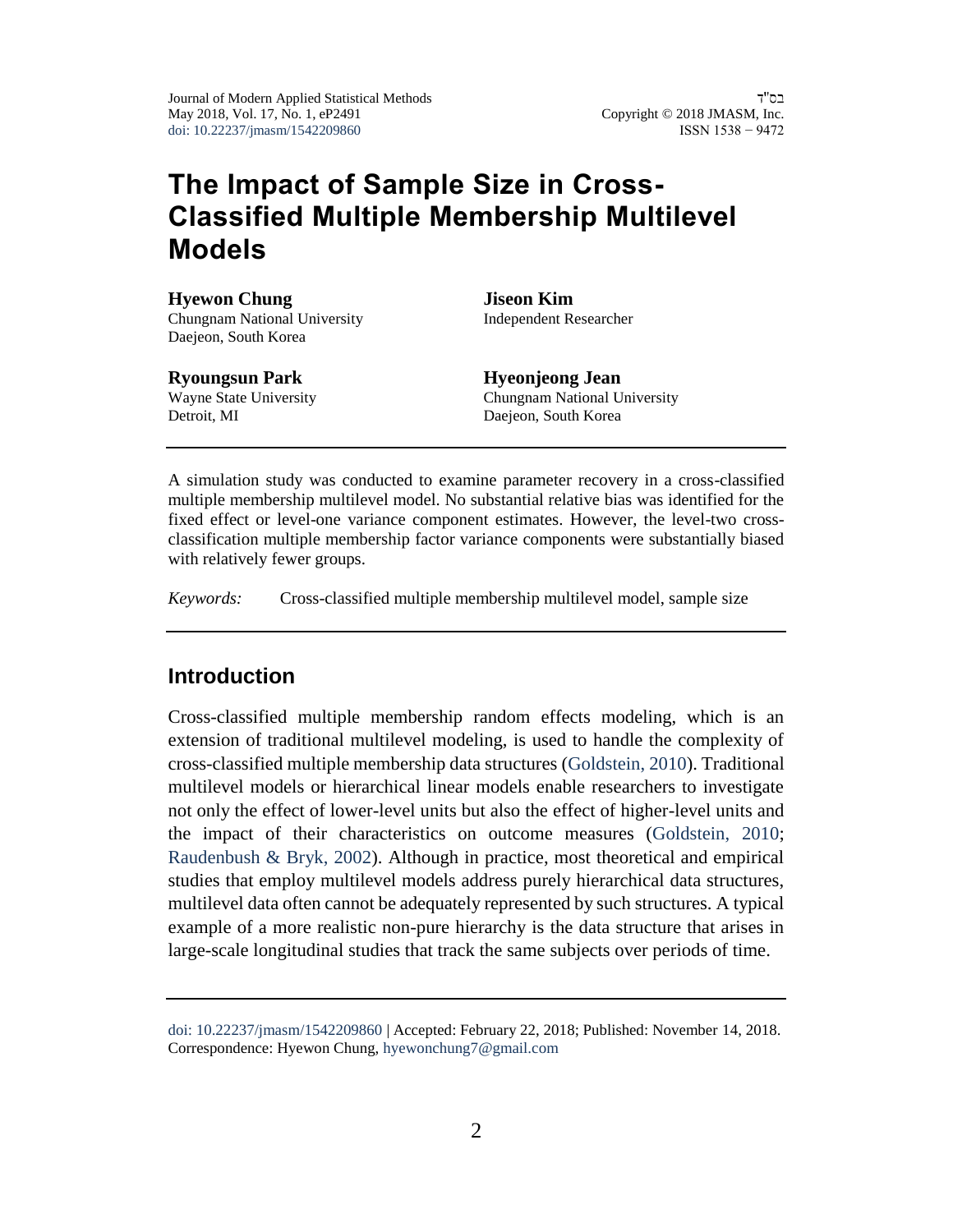For example, Leckie [\(2009\)](#page-21-0) conducted a study using cross-classified multiple membership multilevel data to investigate the effect of student mobility on academic achievement. The study used a dataset tracking students' moving between secondary schools as well as between neighborhoods; some students transferred secondary schools and/or neighborhoods (i.e., were members of multiple secondary schools and/or neighborhoods). Consequently, it was necessary to consider two classifications at level two (i.e., secondary schools and neighborhoods) and the students were cross-classified by secondary school and neighborhood. Thus, the dataset had a cross-classified multiple membership data structure. The data employed in Leckie's study revealed that 8% of the students transferred to at least one other secondary school and that 27 % of the students changed residence, with 23% of the students changing neighborhoods over the course of the study. Part of Leckie's study was to compare modeling systems that do or do not account for cross-classification and/or multiple membership of secondary schools and neighborhoods. The model that ignored cross-classification of neighborhoods and multiple membership of secondary schools and neighborhoods (i.e. application of traditional multilevel modeling) resulted in smaller parameter and standard error estimates of the secondary school variance component as compared to the estimates in the model that accounted for crossclassified multiple membership.

Additional examples of cross-classified multiple membership data structures can be found in diverse fields (e.g., [Browne, Goldstein, & Rasbash, 2001;](#page-20-1) [Goldstein,](#page-20-2)  [Burgess, & McConnell, 2007\)](#page-20-2). For example, in medical research, patients typically consult with doctors and nurses; this results in complex situations in which patients can be cross-classified by doctors and nurses. Multiple membership relations also occur when patients see different doctors and/or nurses on different occasions. Refer to the chapter by Beretvas [\(2011\)](#page-20-3) for more detailed examples including a series of contingency tables for various pure hierarchical data, cross-classified data and cross-classified multiple membership data structures. In this paper, the parameterization of cross-classified multiple membership random effects models will be explained using the example introduced above of students (level-one) crossclassified by schools (one level-two classification) and neighborhoods (another level-two classification), where some students transferred schools and/or neighborhoods during the period of study.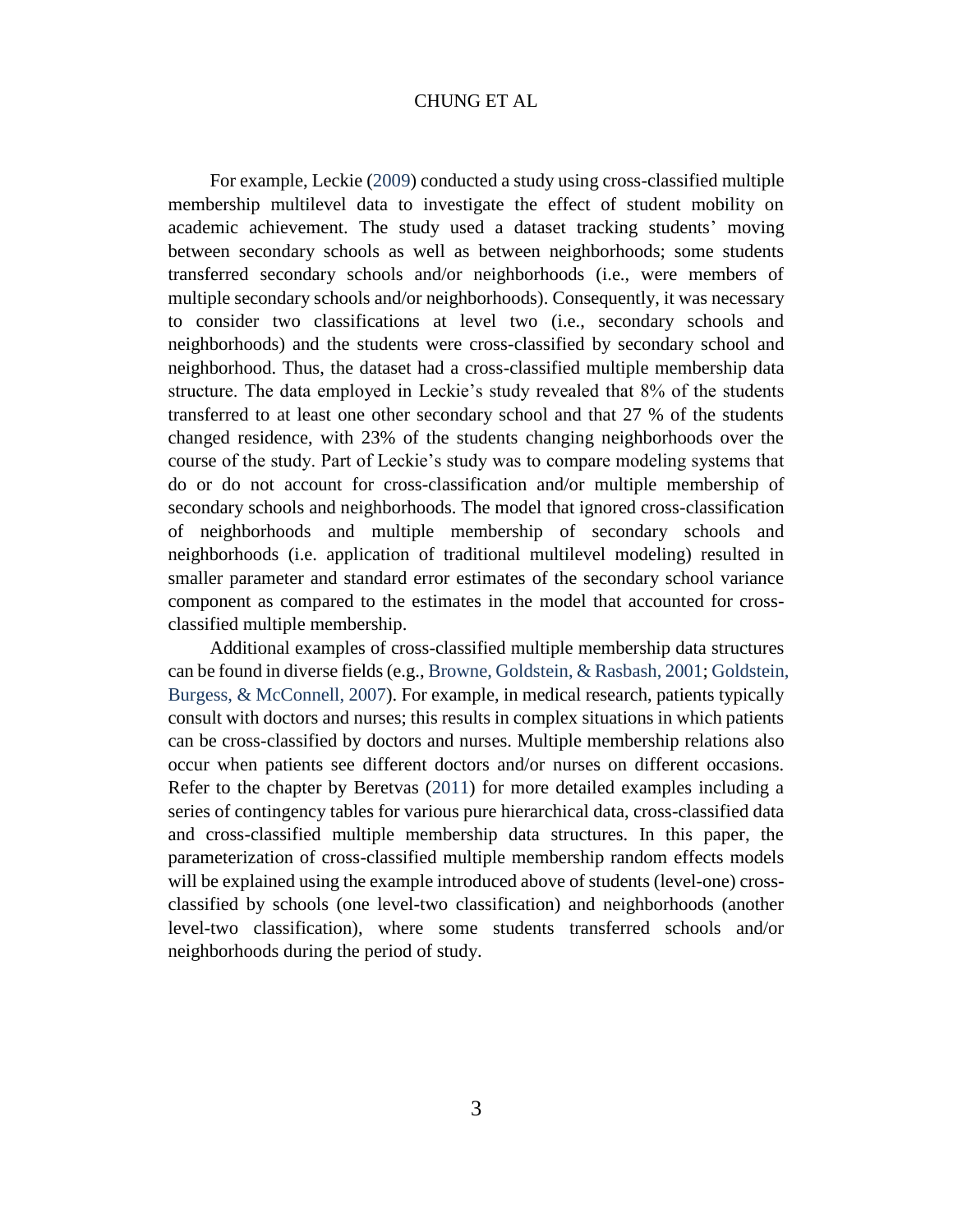#### **Two-Level Cross-Classified Multiple Membership Multilevel Model**

#### *Unconditional Cross-Classified Multiple Membership Multilevel Model*

The unconditional cross-classified multiple membership multilevel model is expressed as follows: at level one

$$
y_{i\{j_1\}\{j_2\}} = \beta_{0\{j_1\}\{j_2\}} + e_{i\{j_1\}\{j_2\}}
$$
 (1)

and, at level two,

$$
\beta_{0\{j_1\}\{j_2\}} = \gamma_{000} + \sum_{h_1 \in \{j_1\}} W_{ih_1 0} U_{0h_1 0} + \sum_{h_2 \in \{j_2\}} W_{i0h_2} U_{00h_2}
$$
\n(2)

where  $y_{i\{j_i\}\{j_2\}}$  is the outcome for level-one unit *i* (here, a student). This student is a member of one or more elements of a set  $\{j_l\}$  of level-two units of the first type (schools) and of another set  ${j_2}$  of units corresponding to the other level-two crossclassification factor (neighborhoods). The sum of the weights for each type of leveltwo unit to level-one unit *i* belongs is equal to one, i.e.

$$
\sum_{h_1 \in \{j_1\}} W_{ih_1 0} = 1 \quad \text{and} \quad \sum_{h_2 \in \{j_2\}} W_{i0h_2} = 1
$$

[\(Goldstein, 2010\)](#page-20-0).

#### *Conditional Cross-Classified Multiple Membership Multilevel Model*

In the current example, particular characteristics of each student (*X*), school (*S*), and neighborhood (*N*) can be added to the model. The resulting conditional crossclassified multiple membership multilevel model is expressed as follows: at level one

<span id="page-4-0"></span>
$$
Y_{i\{j_1\}\{j_2\}} = \beta_{0\{j_1\}\{j_2\}} + \beta_{1\{j_1\}\{j_2\}} X_{i\{j_1\}\{j_2\}} + e_{i\{j_1\}\{j_2\}}
$$
(3)

and, at level two,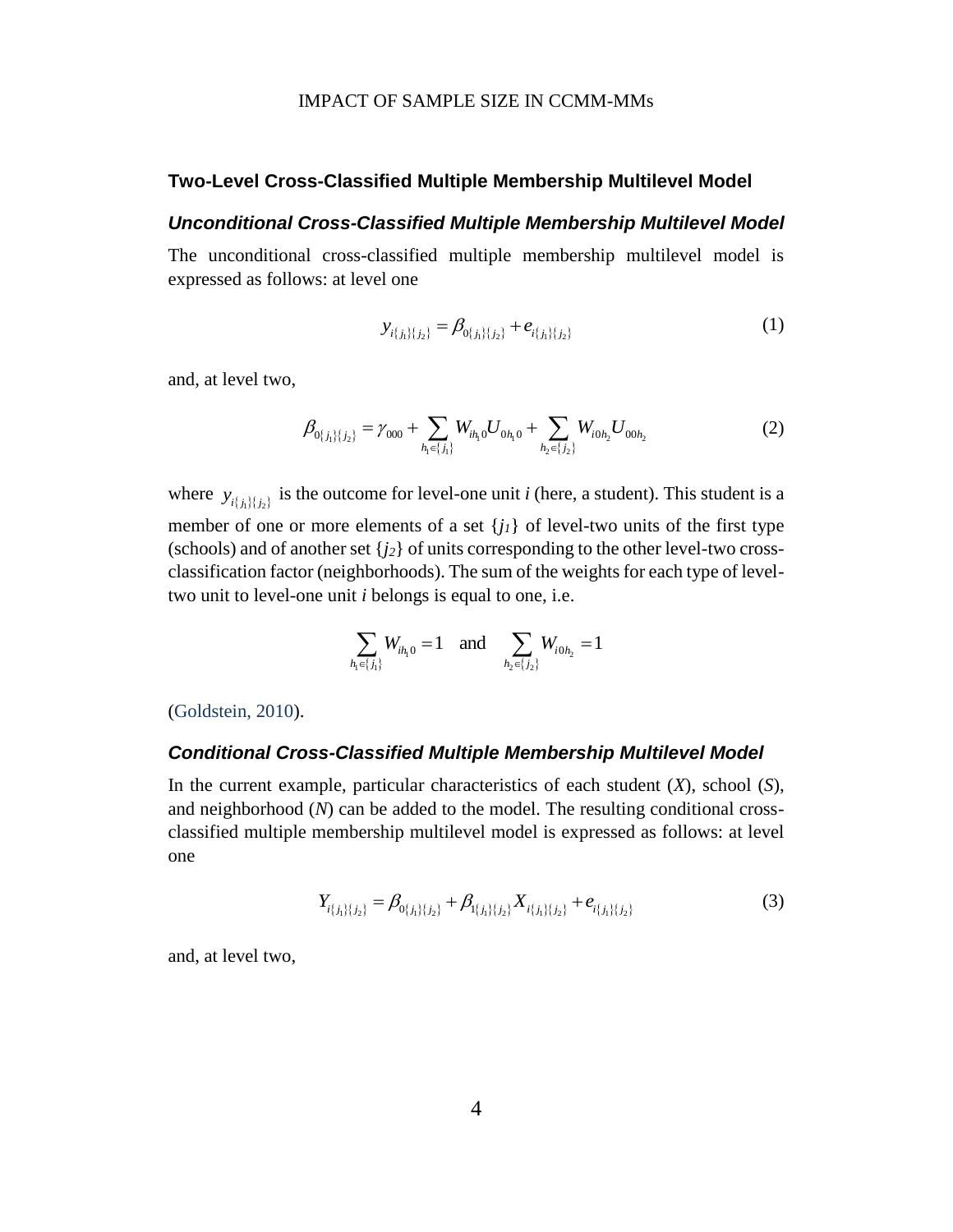CHUNG ET AL  
\n
$$
\beta_{0{_{j_1\}}{_{j_2\}}}= \gamma_{000} + \gamma_{010} \sum_{h_1 \in \{j_1\}} W_{ih_1 0} S_{0h_1 0} + \sum_{h_1 \in \{j_1\}} W_{ih_1 0} U_{0h_1 0} + \gamma_{001} \sum_{h_2 \in \{j_2\}} W_{i0h_2} N_{00h_2} + \sum_{h_2 \in \{j_2\}} W_{i0h_2} U_{00h_2}
$$
\n(4)

where the multiple membership classification predictors (*S* and *N*) are weighted in the same way as the factor residuals  $\left[ U_{0,j_1 j_0} \right]$  and  $\left[ U_{00,j_2 j_1} \right]$ . In equation [\(4\)](#page-5-0), the coefficient of the level-one predictor, *X*, is modeled as fixed, although additional predictors and/or random effects can be added to the model.

In a traditional unconditional multilevel model, the level-one  $(\sigma^2)$  and leveltwo  $(\tau_{00})$  residual variance components are typically used to provide a measure of the degree of dependence of the outcome measure. Specifically, the intra-class correlation coefficient, *ρ*<sub>ICC</sub> [\(Raudenbush & Bryk, 2002\)](#page-22-0), is calculated as follows:

<span id="page-5-0"></span>
$$
\rho_{\text{ICC}} = \frac{\tau_{00}}{\sigma^2 + \tau_{00}}.
$$
\n(5)

The higher the value of  $\rho_{\text{ICC}}$ , the higher the proportion of the variability in the outcome measure that is related to level-two units. For an unconditional crossclassified multiple membership multilevel model, a similar coefficient is used to represent the degree of variability in the outcome measure that is attributable to each level-two classification factor. This coefficient is called the intra-unit correlation coefficient (IUCC),  $ρ_{\text{IUCC}}$  [\(Raudenbush & Bryk, 2002\)](#page-22-0), and is calculated as

$$
\rho_{\text{UCC},\{j_1\}} = \frac{\tau_{u0\{j_1\}}}{\sigma^2 + \tau_{u0\{j_1\}} + \tau_{u0\{j_2\}}}
$$
(6)

for classification factor  ${j_1}$  and as

$$
\rho_{\text{UCC},\{j_2\}} = \frac{\tau_{u0\{j_2\}}}{\sigma^2 + \tau_{u0\{j_1\}} + \tau_{u0\{j_2\}}}
$$
(7)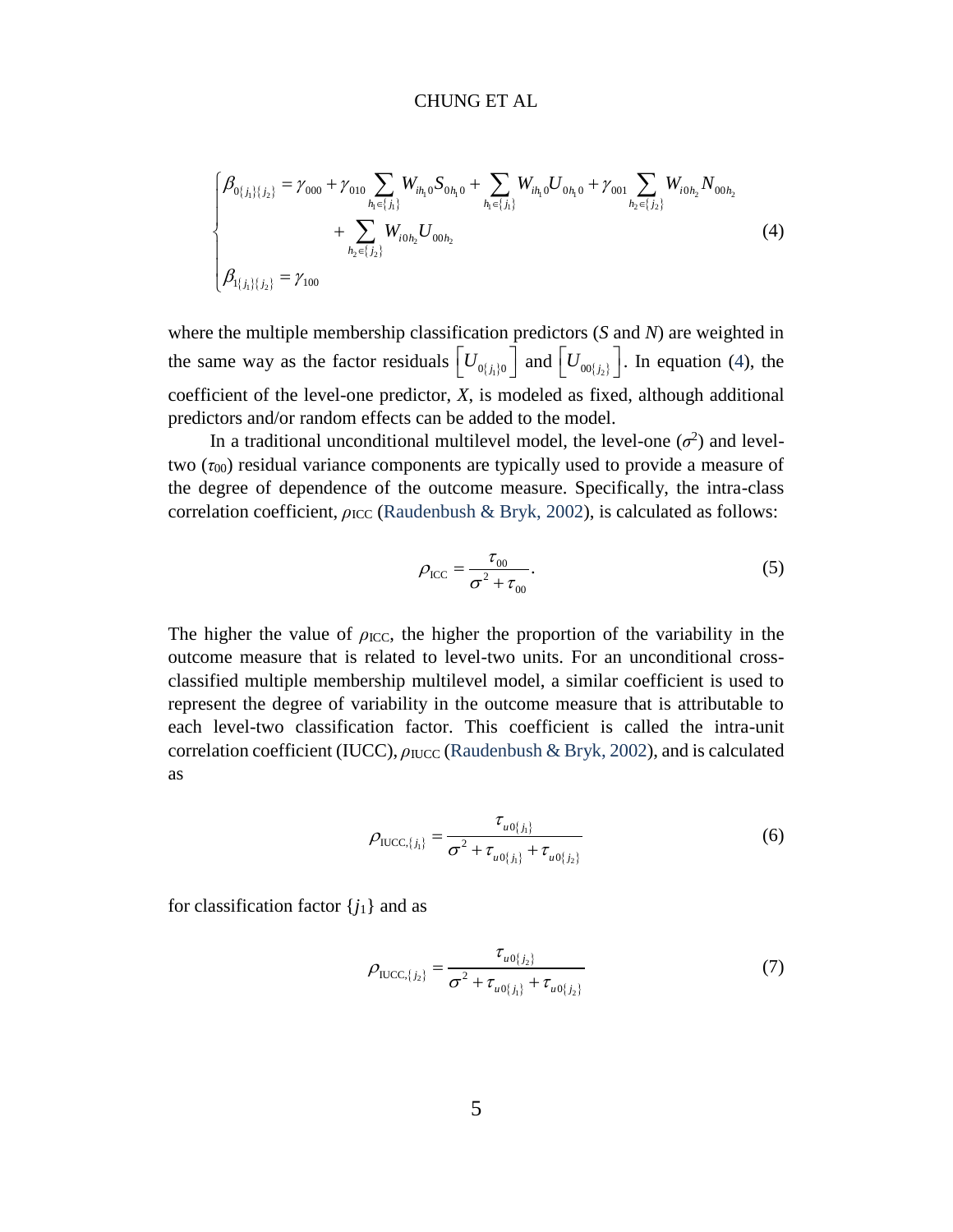for classification factor  ${j_2}$ . As with  $\rho_{\text{ICC}}$ , the larger the value of  $\rho_{\text{IUCC}}$ , the larger the proportion of the variability in the outcome measure that is attributable to the relevant classification.

#### **Sample Size**

The appropriateness of sample size has been widely studied in the multilevel modeling literature to determine the minimum desirable sample size. The impact of sample size is more complex in the case of multilevel models because multilevel models involve multiple sample sizes, and researchers need to determine a reasonable sample size for each level [\(Bell, Ferron, & Kromrey, 2008;](#page-19-0) [Bell,](#page-19-1)  [Morgan, Kromrey, & Ferron, 2010\)](#page-19-1). For two-level multilevel modeling analysis, Kreft [\(1996\)](#page-21-1) recommended the '30/30' rule, which prescribes a minimum of 30 units at each level of the analysis to obtain unbiased estimates of all parameters and their associated standard errors. Hox [\(1998\)](#page-20-4) recommended 50 groups with a minimum of 20 observations per group when modeling cross-level interactions. Previous researchers have emphasized that a large number of groups is more critical than a large number of observations per group for obtaining accurate estimates (Clarke & [Wheaton, 2007;](#page-20-5) [Newsom & Nishishiba, 2002\)](#page-21-2). Although fixed effect estimates are less sensitive to the number of groups, variance component estimates are substantially influenced by the number of groups. Mok [\(1995\)](#page-21-3) observed that five groups at level two yielded substantially biased variance estimates, whereas Clarke and Wheaton [\(2007\)](#page-20-5) recommended at least 100 groups with a minimum of ten observations per group to obtain an unbiased estimate of the intercept variance. For cases in which the slope variance is to be estimated, they recommended at least 200 groups with a minimum of 20 observations per group.

Given the increasing frequency with which cross-classified data structures are being encountered in multilevel modeling (Browne [et al., 2001;](#page-20-1) [Goldstein et al.,](#page-20-2)  [2007;](#page-20-2) [Grady & Beretvas, 2010;](#page-20-6) [Leckie, 2009\)](#page-21-0), the minimum sample requirement for cross-classified multiple membership multilevel model estimation should be assessed. Therefore, this simulation study was conducted to assess the parameter recovery of the fixed effect and random variance components for cross-classified multiple membership data structures under a variety of manipulated conditions.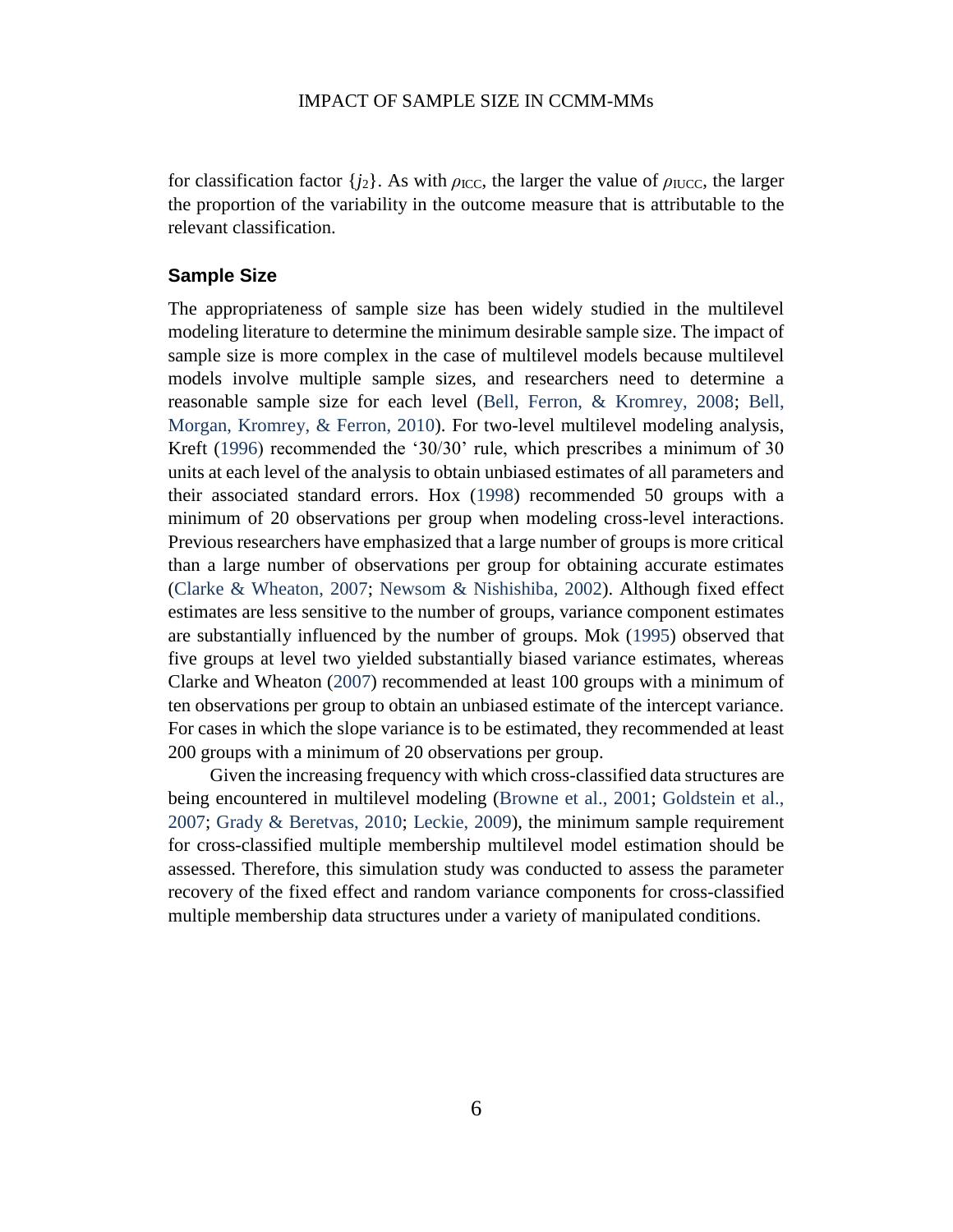## **Methodology**

### **Simulation Study Design**

Five factors were manipulated in the simulation study, namely, the average group size  $(10, 20, \text{ and } 40)$ , the number of groups  $(20, 50, \text{ and } 100)$ , the multiple membership rate (10%, 20%, and 40%), the cross-classification rate (20%, 40%, and 100%), and the IUCC (10%, 20%, and 30%). A completely crossed design, in which three values were investigated for each of the five factors, was employed; thus, 243 (3  $\times$  3  $\times$  3  $\times$  3  $\times$  3) combinations of conditions were obtained.

#### *Average Group Size*

Previous simulation studies using multilevel modeling have typically employed 5 as the minimum sample size at level one. In a previous simulation study by Meyers and Beretvas [\(2006\)](#page-21-4), the group size values were manipulated from 20 to 40. Meyers and Beretvas employed a balanced cross-classified design, indicating that same number of students per school and neighborhood (i.e., equal cell size). To better approximate real-world situations, the current study selected the following three values for the average group size:  $10$  [5-15],  $20$  [15-25], and 40 [30-50]. For example, we randomly generated between 5 and 15 students per school and neighborhood for an average sample size of 10.

#### *Number of Groups*

For this study, a simple scenario was constructed in which the number of groups was equal for both level-two classification factors (here, school and neighborhood) in each condition. In previous methodological studies that have employed either cross-classified multilevel models or multiple membership multilevel models, the number of groups has ranged from 20 to 100 [\(Chung & Beretvas, 2012;](#page-20-7) [Meyers &](#page-21-4)  [Beretvas, 2006\)](#page-21-4). Thus, three values for the numbers of schools and neighborhoods were investigated: 20, 50, and 100.

## *Multiple Membership Rate*

In the example considered here, the multiple membership rate can be interpreted as the likelihood of a student being mobile. Student mobility ranged from 12% to 38.5% between 2005 and 2010 [\(Ihrke & Faber, 2012\)](#page-21-5). Three multiple membership rates were examined in this study: 10%, 20%, and 40%. These mobility values were selected because they correspond closely to the values reported in applied research,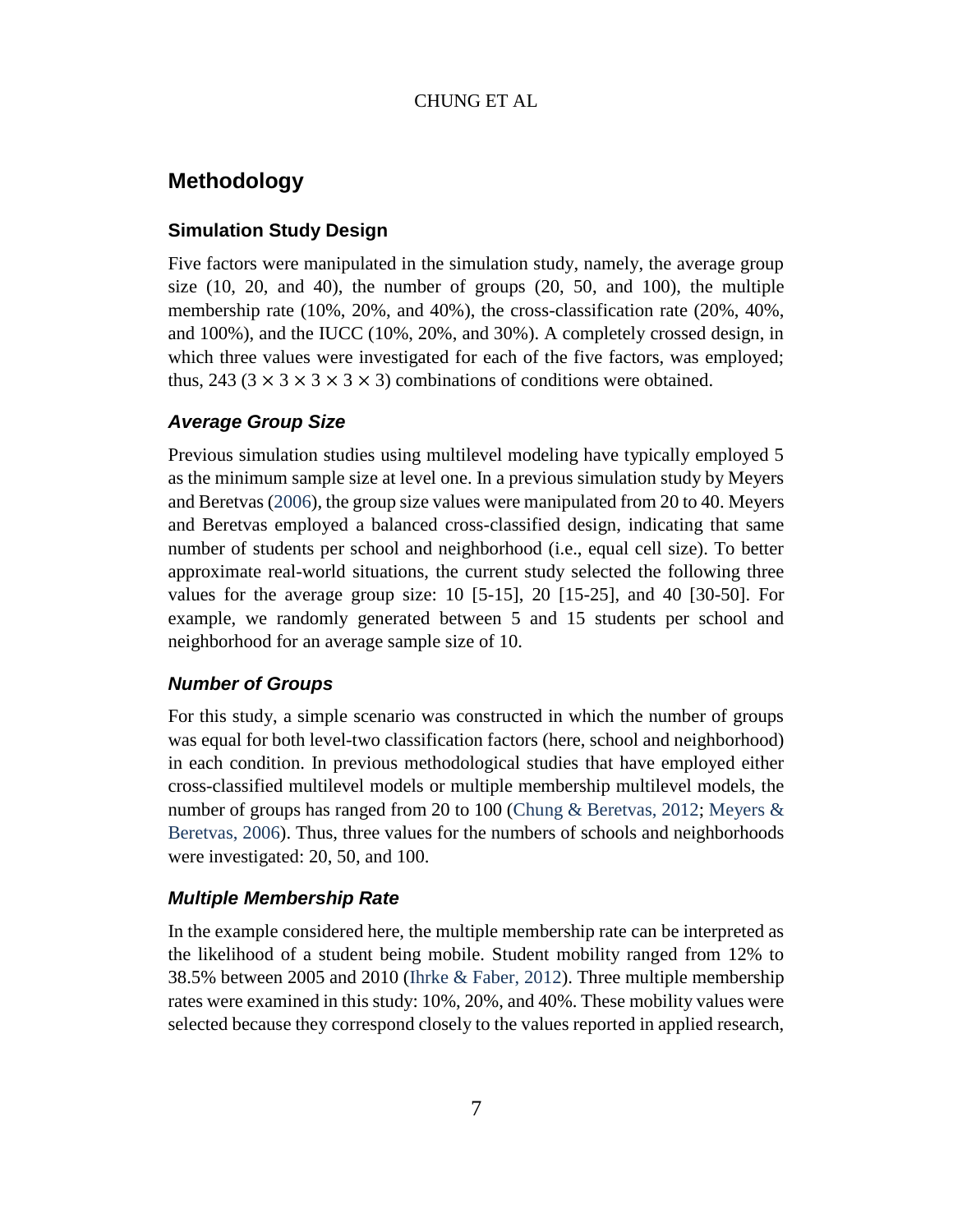as summarized in a previous simulation study using multiple membership multilevel modeling [\(Chung & Beretvas, 2012;](#page-20-7) [Ihrke & Faber, 2012\)](#page-21-5).

#### *Cross-Classification Rate*

The cross-classification rate indicates the ratio of number of students who are crossclassified by schools and neighborhood out of the total number of students. In the context of the current study, students (level one) are cross-classified by schools and neighborhood. Based on previous simulation studies using cross-classified multilevel modeling (e.g., [Jeong & Kang, 2013;](#page-21-6) [Meyers & Beretvas, 2006\)](#page-21-4), crossclassification rates of 20%, 40%, and 100% were investigated in this study.

#### *Intra-Unit Correlation Coefficient (IUCC)*

The values of the IUCC were manipulated based on values found from previous simulation studies employing cross-classified multilevel models [\(Hox, Moerbeek,](#page-21-7)  [& van de Schoot, 2002;](#page-21-7) [Luo, Cappaert & Ning, 2015\)](#page-21-8). Small, medium and large IUCC values of 10%, 20%, and 30%, respectively, were used.

#### **Data Generation**

All simulated datasets were generated using MLwiN 2.36 [\(Rasbash, Steele, Browne](#page-22-1)  [& Goldstein, 2016\)](#page-22-1). MLwiN was used to generate 1,000 datasets per combination of conditions following previous methodological studies that have employed either cross-classified multilevel models or multiple membership multilevel models (e.g., [Chung & Beretvas, 2012;](#page-20-7) [Meyers & Beretvas, 2006\)](#page-21-4). The data were generated in accordance with a two-level cross-classified multiple membership multilevel model with students at level one and a cross-classification of schools and neighborhoods at level two, along with a condition-dependent multiple membership rate of students attending multiple schools and/or neighborhoods. In addition, one predictor for each level-two classification factor and one level-one predictor were included in the model, matching the conditional model presented in equations [\(3\)](#page-4-0)<br>and (4). The single-equation formulation of the model is as follows:<br> $Y_{i(\lbrace j_1 \rbrace,\lbrace j_2 \rbrace)} = \gamma_{000} + \gamma_{100} X_{i(\lbrace j_1 \rbrace,\lbrace j_2 \rbrace)} + \gamma_{010} \sum_{h_i \in \lbrace j$ 

<span id="page-8-0"></span>and (4). The single-equation formulation of the model is as follows:  
\n
$$
Y_{i(\lbrace j_1 \rbrace,\lbrace j_2 \rbrace)} = \gamma_{000} + \gamma_{100} X_{i(\lbrace j_1 \rbrace,\lbrace j_2 \rbrace)} + \gamma_{010} \sum_{h_1 \in \lbrace j_1 \rbrace} W_{ih_1} S_{h_1} + \sum_{h_1 \in \lbrace j_1 \rbrace} W_{ih_1} U_{0h_1 0} + \gamma_{001} \sum_{h_2 \in \lbrace j_2 \rbrace} W_{ih_2} N_{h_2} + \sum_{h_2 \in \lbrace j_2 \rbrace} W_{ih_2} U_{00h_2} + e_{i(\lbrace j_1 \rbrace,\lbrace j_2 \rbrace)}.
$$
\n(8)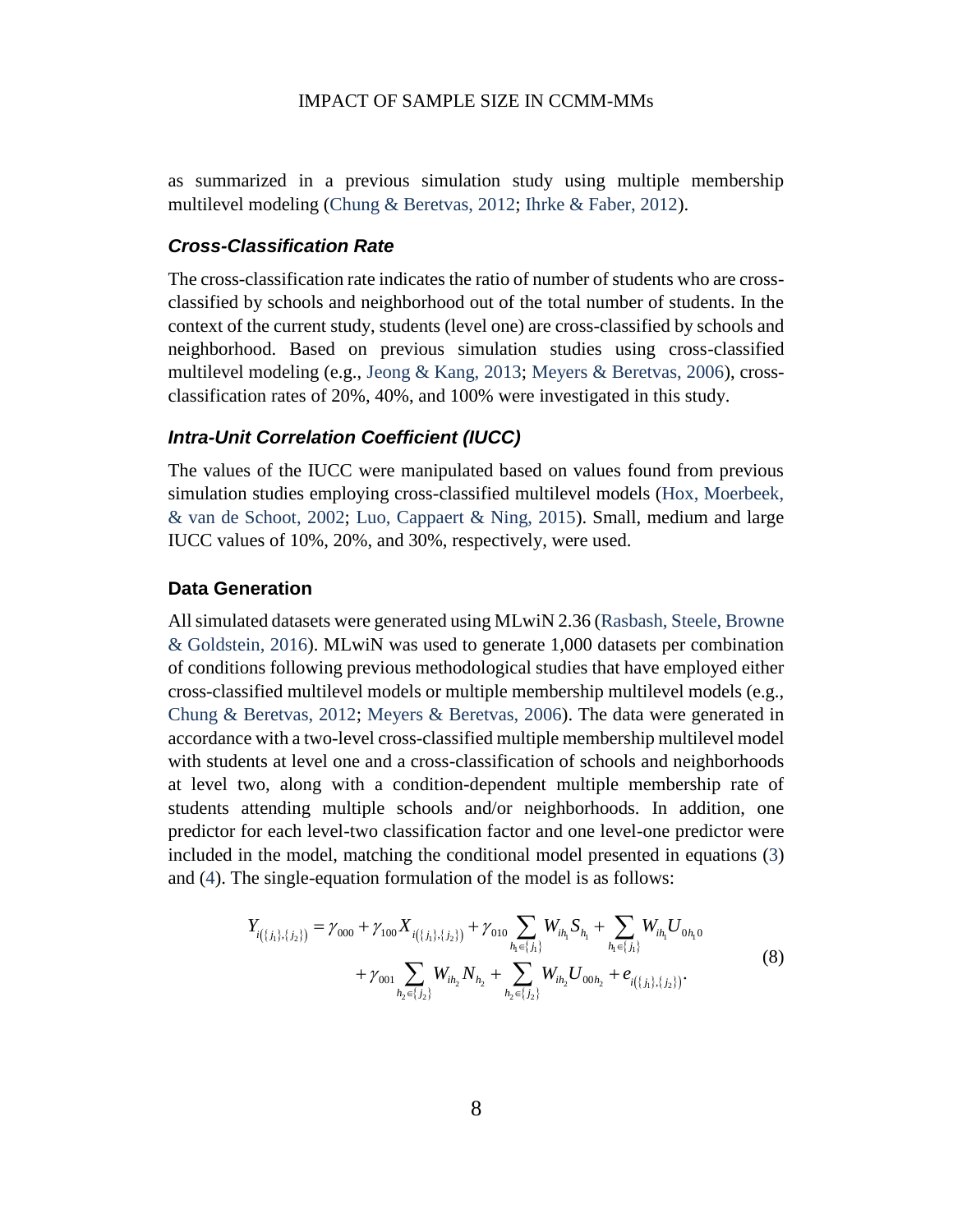The generating values for the fixed effects (see equation [\(8\)](#page-8-0)) were as follows: 100 for *γ*000, 0.5 for *γ*100, 0.5 for *γ*010, and 0.5 for *γ*001. The values for the level-one predictor and the two level-two predictors (i.e., for *X*, *S*, and *N*) were generated from a standard normal distribution with a mean of 50 and a standard deviation of 10. All generating values were selected based on previous methodological research in which either a cross-classified multilevel model or a multiple membership multilevel model was used [\(Chung & Beretvas, 2012;](#page-20-7) [Meyers & Beretvas, 2006;](#page-21-4) [Wolff Smith & Beretvas, 2014\)](#page-22-2).

#### **Analyses**

#### *Data Analyses*

MLwiN 2.36 [\(Rasbash et al., 2016\)](#page-22-1) and Markov chain Monte Carlo (MCMC) estimation were used to estimate the cross-classified multiple membership multilevel model with default priors. The default non-informative prior was employed for each fixed effect; that is, the prior was proportional to 1, similar to a uniform distribution [\(Rasbash et al., 2016\)](#page-22-1). Additionally, default inverse gamma distributions (.001, .001) were used as priors for the random effect variance components at both level one and level two. To determine the required number of iterations, the Raftery-Lewis diagnostic [\(Raftery & Lewis, 1992\)](#page-21-9) was applied. As a pilot study, 50,000 iterations were run, with 10,000 iterations for burn-in of the first datasets generated across the 243 conditions. This process satisfied the minimum number of iterations for the Gibbs sampler as suggested by the Raftery-Lewis diagnostic.

The converged Gibbs sampling output for one simulated dataset of the condition with level-one sample size = 20, level-two sample size = 20, cc% =  $20\%$ , and  $\text{mm}\% = 10\%$  is presented in [Figure 1.](#page-10-0) The posterior density plots [\(Figure 1,](#page-10-0) column a), autocorrelation plots [\(Figure 1,](#page-10-0) column b), and trace plots [\(Figure 1,](#page-10-0) column c) are presented for all parameters. Posterior density plots are a useful diagnostic for checking the Gibbs sampling convergence. Non-convergence typically manifests as multimodal distributions. The density plots in [Figure 1,](#page-10-0) column a indicate unimodal distributions for all parameters. Meanwhile, the autocorrelation plots in [Figure 1,](#page-10-0) column b indicate values near 0 after 20 or fewer lags. Thus, the values are approximately independent. Finally, the trace plots in [Figure 1,](#page-10-0) column c randomly fluctuate around the mean after the 10,000 iterations of burn-in. This result indicates that convergence was achieved for each parameter after the initial burn-in. The plots for the other conditions in the simulation study are similar and will not be presented.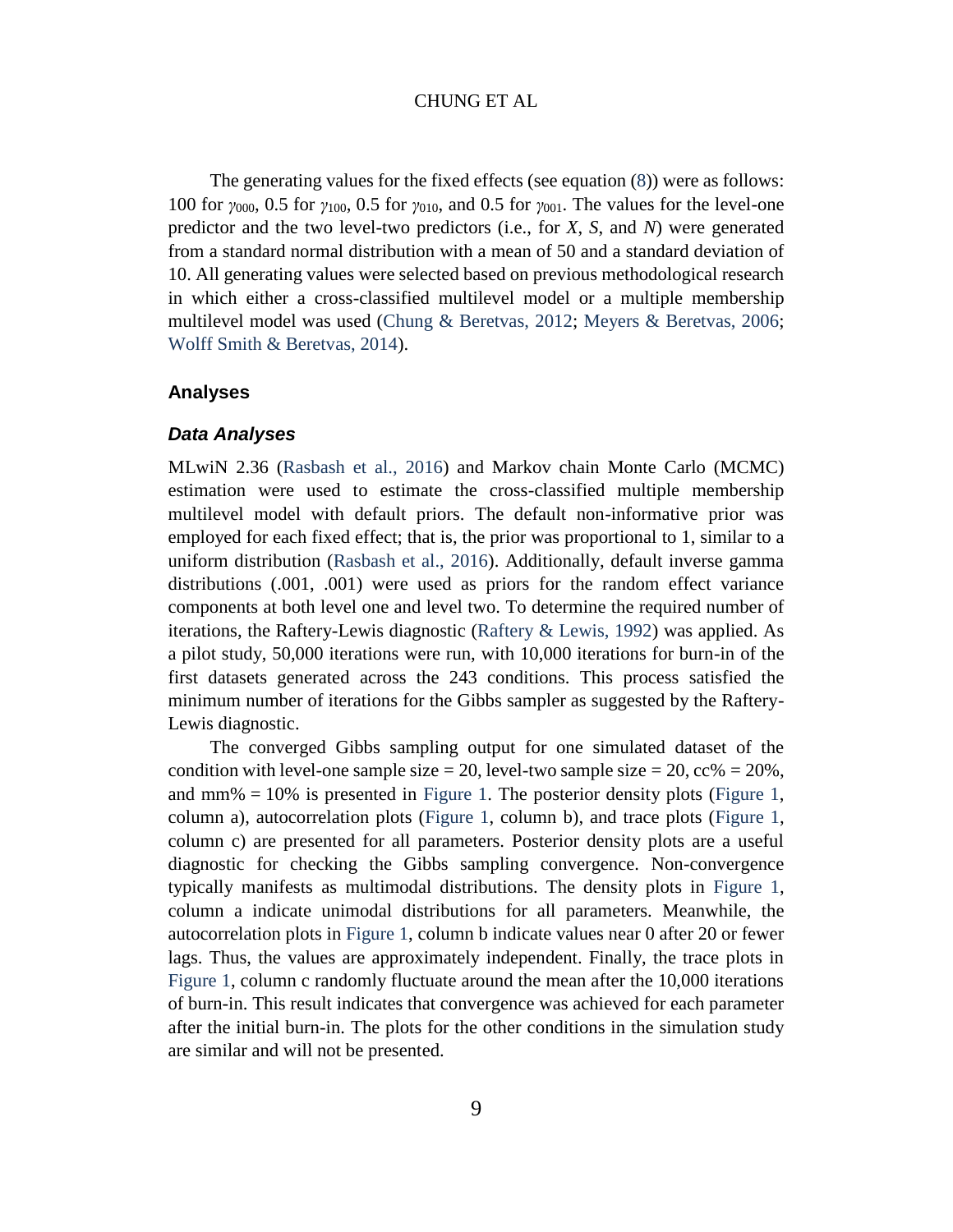

<span id="page-10-0"></span>**Figure 1.** Posterior density, autocorrelation, and trace plots for parameters of one simulated dataset (condition 1)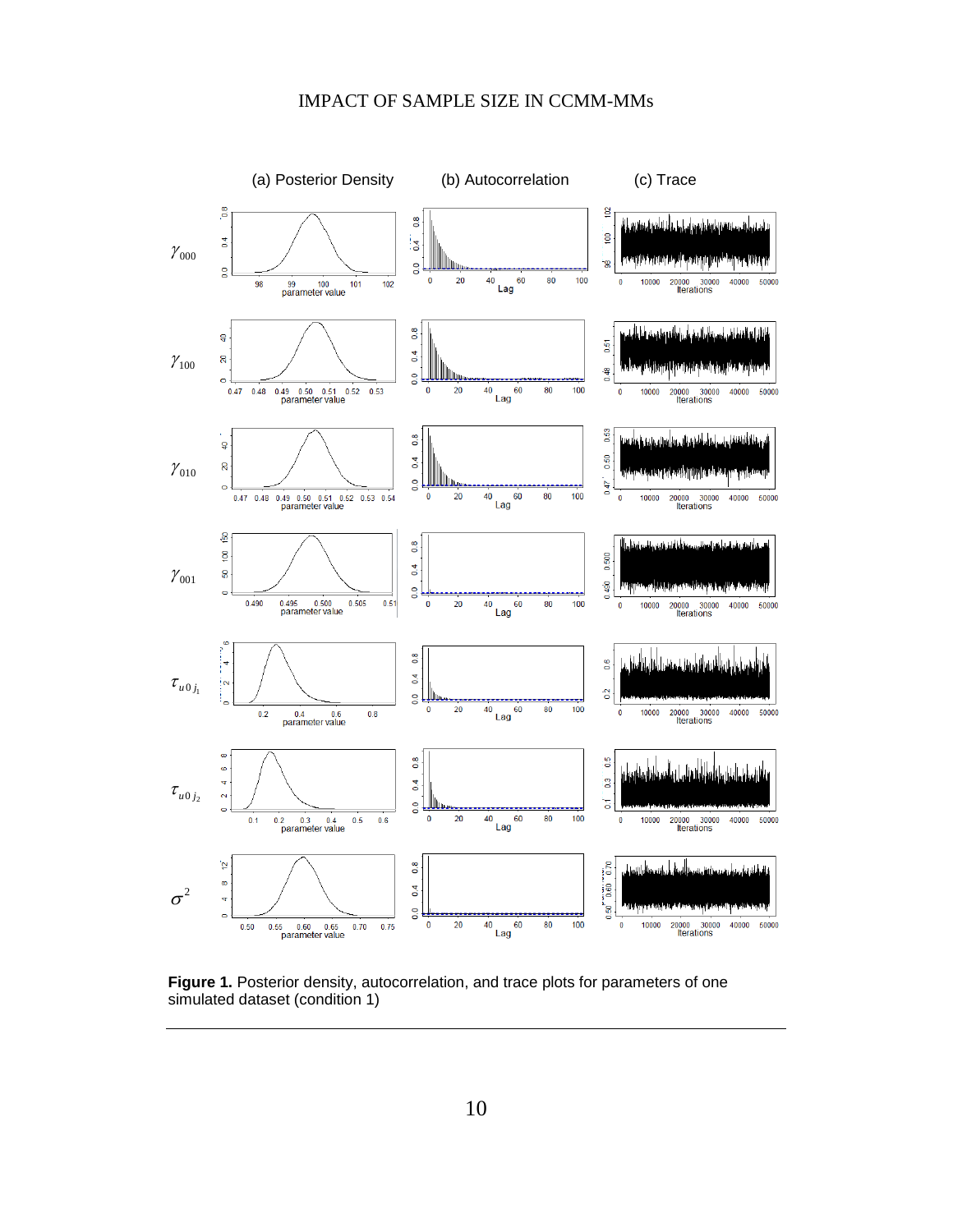#### *Relative Parameter Bias*

The relative parameter bias was calculated for each fixed and random effect variance component estimate using the following formula:

$$
RPB\left(\hat{\theta}_i\right) = \frac{\overline{\hat{\theta}_i} - \theta_i}{\theta_i} \tag{9}
$$

where  $\theta_i$  is the generating (true) value of the *i*<sup>th</sup> parameter and  $\hat{\theta}_i$  is the average of the estimates for the  $i<sup>th</sup>$  parameter across the 1,000 simulated datasets. For the estimation of each parameter, the relative parameter bias value was considered acceptable if its magnitude was less than .05 [\(Hoogland & Boomsma, 1998\)](#page-20-8). In addition, analysis of variance (ANOVA) was used to explore the effects of the simulation conditions on the relative bias. Both main effects and 2-way interaction effects were analyzed, with the simulation conditions as the independent variables and the relative bias as the outcome variable. An alpha level of .01 was used as the cutoff for statistical significance. The partial eta squared value  $(\eta_p^2)$  was used to estimate the size of a given effect of an independent predictor. The ANOVA results for the relative bias measures are presented for conditions in which the  $\eta_p^2$  effect sizes were found to be larger than .01.

#### *Coverage Rate of the 95% Credible Interval*

The coverage rates of the 95% credible interval [2.5%, 97.5%] were derived from the quantiles of the 50,000 parameter estimates. For each parameter, the coverage indicator was set to 1 if the true value was included within the credible interval and to 0 if the true value fell outside the credible interval. The coverage rates of the 95% credible interval were computed as the average of the coverage indicators across 1,000 replications for each condition. Then, logistic regression was used to assess the potential impact of the simulated conditions as predictors, with the confidence interval coverage indicator, either zero or one, as the dependent variable.

#### *Root Mean Square Error*

The root mean square error (RMSE) was calculated using the equation below.

RMSE
$$
(\hat{\theta}) = \sqrt{\text{MSE}(\hat{\theta})} = \sqrt{E((\hat{\theta} - \theta)^2)}
$$
. (10)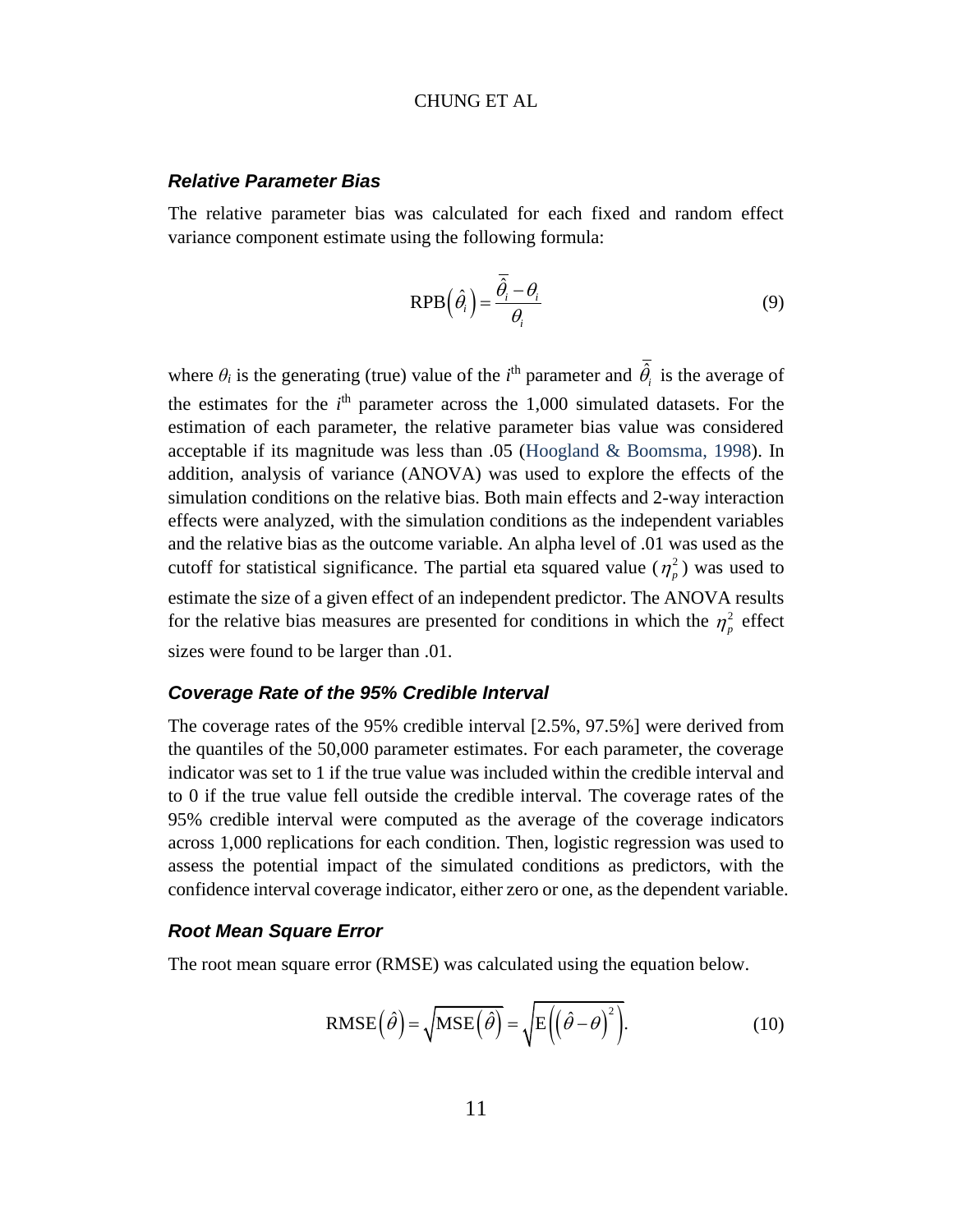|              | Table 1. Summary of mean relative parameter biases, coverage rates of the 95% credible interval, and RMSEs for fixed estimates |  |  |  |  |  |  |  |
|--------------|--------------------------------------------------------------------------------------------------------------------------------|--|--|--|--|--|--|--|
| by condition |                                                                                                                                |  |  |  |  |  |  |  |

<span id="page-12-0"></span>

|                               |         |                                |                   |              | Coverage rate of the 95% |            |             |       |       |       |       |       |
|-------------------------------|---------|--------------------------------|-------------------|--------------|--------------------------|------------|-------------|-------|-------|-------|-------|-------|
|                               |         | <b>Relative parameter bias</b> | credible interval |              |                          |            | <b>RMSE</b> |       |       |       |       |       |
| <b>Condition</b>              | Inter   | <b>Stu</b>                     | Sch               | <b>Neigh</b> | Inter                    | <b>Stu</b> | Sch         | Neigh | Inter | Stu   | Sch   | Neigh |
| Average group size            |         |                                |                   |              |                          |            |             |       |       |       |       |       |
| 10                            | < 0.001 | < 0.001                        | < 0.001           | < 0.001      | 0.948                    | 0.953      | 0.947       | 0.941 | 0.668 | 0.004 | 0.009 | 0.009 |
| 20                            | < 0.001 | < 0.001                        | < 0.001           | < 0.001      | 0.948                    | 0.952      | 0.946       | 0.942 | 0.591 | 0.003 | 0.008 | 0.008 |
| 40                            | < 0.001 | < 0.001                        | 0.001             | < 0.001      | 0.947                    | 0.952      | 0.946       | 0.941 | 0.530 | 0.002 | 0.008 | 0.007 |
| Number of groups              |         |                                |                   |              |                          |            |             |       |       |       |       |       |
| 20                            | < 0.001 | < 0.001                        | 0.001             | < 0.001      | 0.947                    | 0.953      | 0.943       | 0.935 | 0.884 | 0.004 | 0.013 | 0.011 |
| 50                            | < 0.001 | < 0.001                        | < 0.001           | < 0.001      | 0.946                    | 0.953      | 0.946       | 0.943 | 0.534 | 0.003 | 0.008 | 0.007 |
| 100                           | < 0.001 | < 0.001                        | < 0.001           | < 0.001      | 0.949                    | 0.952      | 0.950       | 0.945 | 0.371 | 0.002 | 0.005 | 0.005 |
| Multiple membership rate (%)  |         |                                |                   |              |                          |            |             |       |       |       |       |       |
| 10                            | < 0.001 | < 0.001                        | 0.001             | < 0.001      | 0.950                    | 0.951      | 0.947       | 0.941 | 0.599 | 0.003 | 0.008 | 0.008 |
| 20                            | < 0.001 | < 0.001                        | < 0.001           | < 0.001      | 0.946                    | 0.950      | 0.944       | 0.943 | 0.592 | 0.003 | 0.009 | 0.007 |
| 40                            | < 0.001 | < 0.001                        | < 0.001           | < 0.001      | 0.946                    | 0.956      | 0.948       | 0.940 | 0.598 | 0.003 | 0.009 | 0.007 |
| Cross-classification rate (%) |         |                                |                   |              |                          |            |             |       |       |       |       |       |
| 20                            | < 0.001 | < 0.001                        | < 0.001           | < 0.001      | 0.946                    | 0.953      | 0.946       | 0.940 | 0.609 | 0.003 | 0.009 | 0.008 |
| 40                            | < 0.001 | < 0.001                        | < 0.001           | < 0.001      | 0.947                    | 0.953      | 0.947       | 0.942 | 0.583 | 0.003 | 0.008 | 0.007 |
| 100                           | < 0.001 | < 0.001                        | < 0.001           | < 0.001      | 0.949                    | 0.951      | 0.946       | 0.941 | 0.597 | 0.003 | 0.009 | 0.008 |
| $IUCC$ $(\%)$                 |         |                                |                   |              |                          |            |             |       |       |       |       |       |
| 10                            | < 0.001 | < 0.001                        | < 0.001           | < 0.001      | 0.945                    | 0.952      | 0.944       | 0.940 | 0.519 | 0.003 | 0.007 | 0.007 |
| 20                            | < 0.001 | < 0.001                        | < 0.001           | < 0.001      | 0.948                    | 0.954      | 0.948       | 0.941 | 0.610 | 0.003 | 0.009 | 0.008 |
| 30                            | < 0.001 | < 0.001                        | < 0.001           | < 0.001      | 0.949                    | 0.952      | 0.949       | 0.943 | 0.666 | 0.002 | 0.010 | 0.008 |
|                               |         |                                |                   |              |                          |            |             |       |       |       |       |       |
| Mean                          | < 0.001 | < 0.001                        | < 0.001           | < 0.001      | 0.947                    | 0.950      | 0.945       | 0.942 | 0.595 | 0.003 | 0.009 | 0.008 |

Note: IUCC = Intra-unit correlation coefficient; RMSE = Root mean square error; Inter = Intercept; Stu = Student; Sch = School; Neigh = Neighborhood.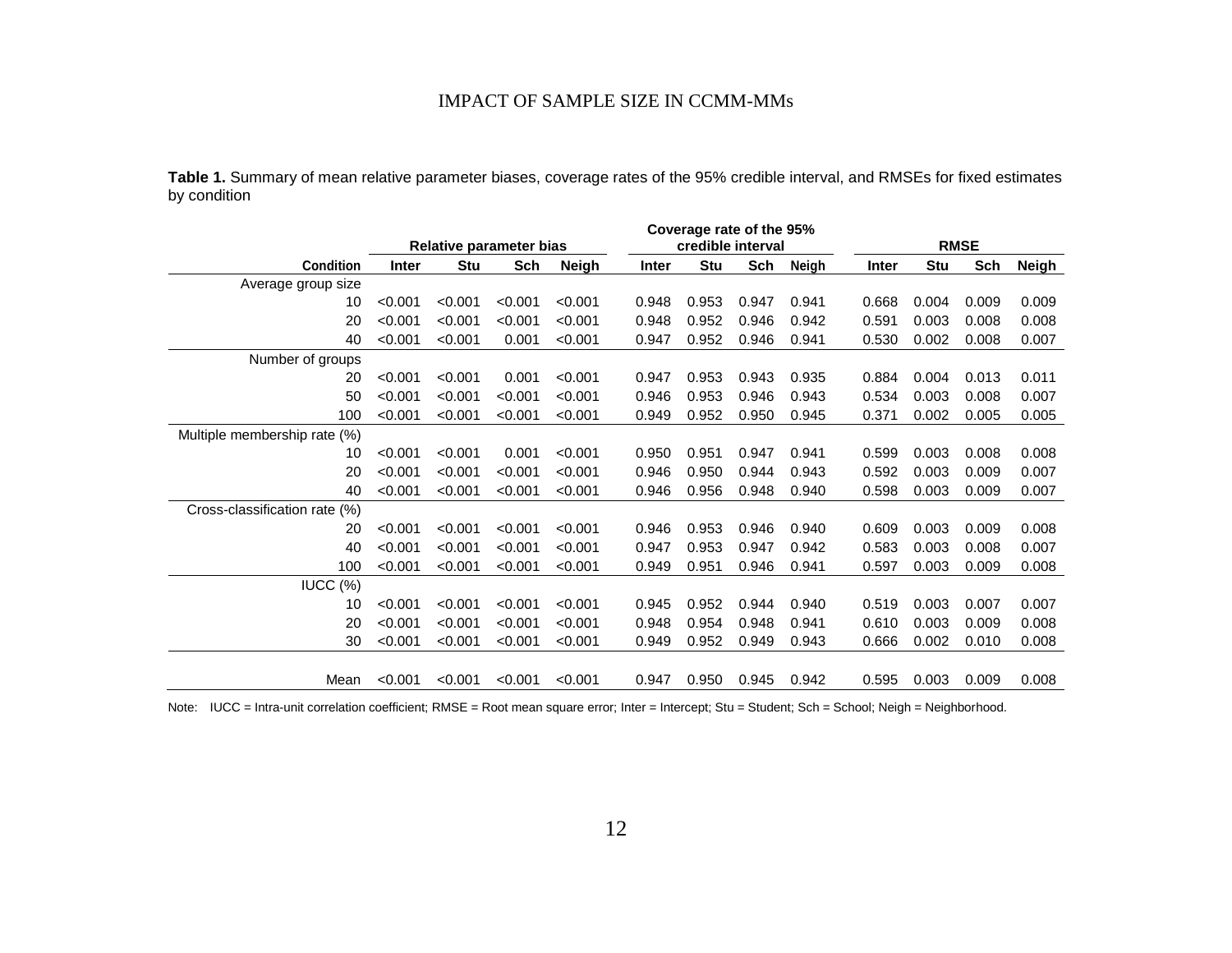In the presence of parameter estimate bias, the RMSE is a combined measure of the bias and variability of each parameter estimate with respect to the true parameter value.

## **Results**

#### **Fixed Effect Estimates**

#### *Relative Parameter Bias*

Based on the criterion of Hoogland and Boomsma [\(1998\)](#page-20-8), no substantial RPB was found in the intercept estimates. Additionally, no substantial parameter estimation bias was detected for the predictor coefficients for the level-one factor (student) or either of the cross-classified multiple membership factors (school and neighborhood) across all conditions. Given the lack of substantial bias found for the fixed effect estimates, ANOVA was not conducted for these results.

#### *Coverage Rate of the 95% Credible Interval*

The coverage rates of the 95% credible interval were close to nominal coverage for the intercept, level-one predictor, and level-two predictor estimates across all conditions (see [Table 1,](#page-12-0) coverage rate section). The logistic regression results indicated that the multiple membership rate was significantly related to the coverage rate of the 95% credible interval for the intercept estimates and studentlevel predictor estimates ( $p < .001$ ). The differences were trivial for the intercept estimates: .950 for 10%, .946 for 20%, and .946 for 40%. The differences were also very small for the student-level predictor estimates: .951 for 10%, .950 for 20%, and .956 for 40%.

In addition, according to the logistic regression results, the number of groups and the IUCC were related to the coverage rates for the school-level predictor estimates (*ps* < 0.001). The differences for different numbers of groups were very small: .943 for 20 groups, .946 for 50 groups, and .950 for 100 groups. Similarly, the differences were very minimal for different IUCC values: .944 for 10%, .948 for 20%, and .949 for 30%.

### *Root Mean Square Error*

With a larger average group size and a larger number of groups, the RMSE decreased for the intercept, level-one predictor, and level-two predictor estimates.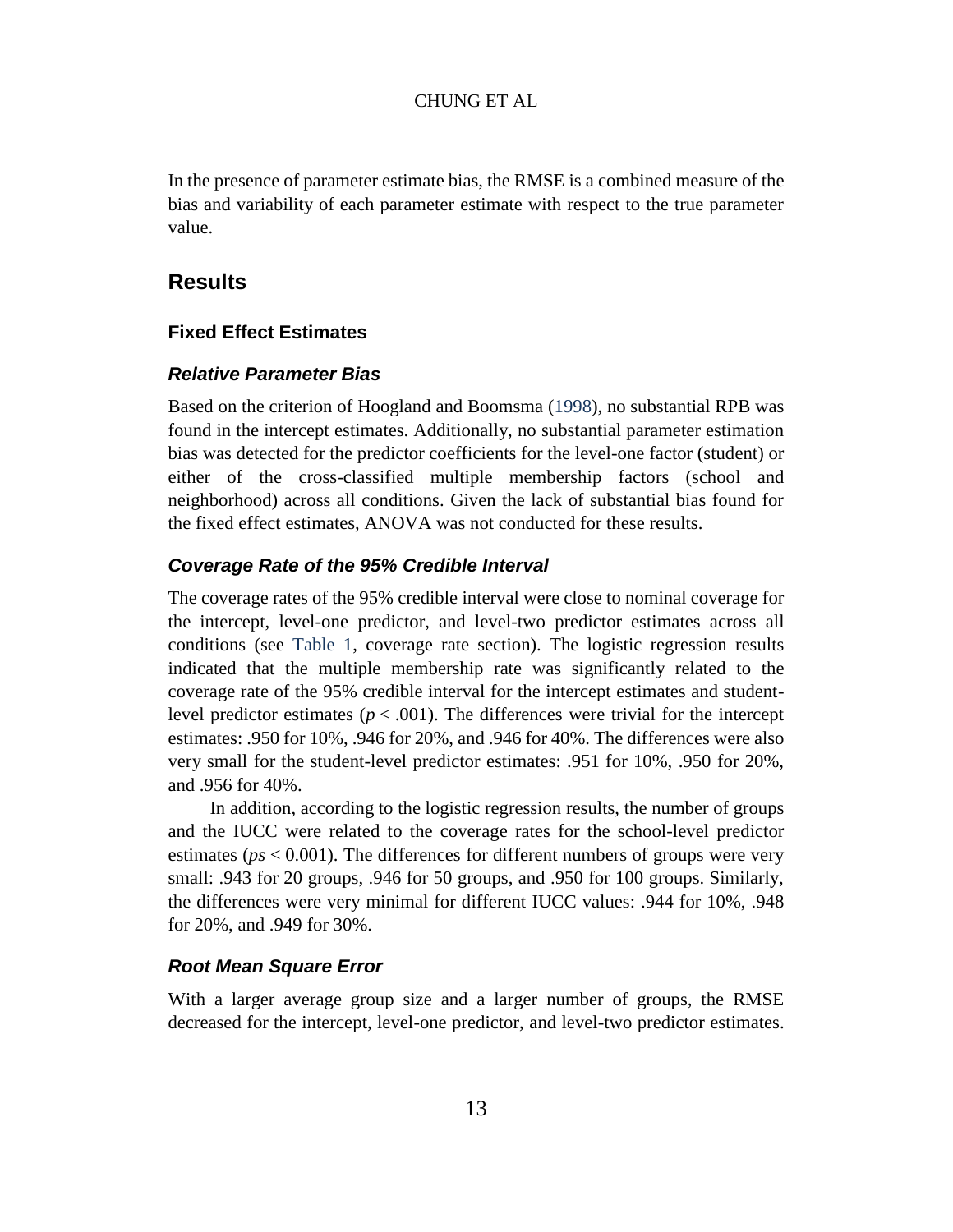There were no substantial differences in the RMSE results across multiple membership rates, cross-classification rates and IUCC values.

#### **Variance Component Estimates**

#### *Relative Parameter Bias*

As seen in [Table 2,](#page-15-0) none of the cross-classified multiple membership multilevel model estimates of the level-one (student) variance components was found to be substantially biased across any of the conditions (mean of 0.006, ranging from -0.0005 to 0.028).

However, for one of the cross-classified multiple membership classification factors (school), the variance component estimates were substantially biased for a subset of conditions (mean of 0.059, ranging from –0.013 to 0.159). The ANOVA results revealed that the main overestimation bias for the school variance component was associated with the number of groups:  $F(2, 242949) = 1716.11$ ,  $p < .001$ ,  $\eta_p^2 = .014$ . The average relative bias was 0.124 for 20 groups, 0.031 for 50 groups, and 0.015 for 100 groups. Increasing the number of level-two groups from 20 to 100 substantially decreased the degree of positive relative bias. Slight overestimation was also noticed for some of the other simulated conditions, including the average group size, multiple membership rate, cross-classification rate, and IUCC (see [Table 2,](#page-15-0) school column of the relative bias section). According to the ANOVA results, no other main effects were found to have a significant and practical impact on the relative parameter bias, and no two-way interaction effects were found to have a noticeable impact on the relative bias.

For the other cross-classified multiple membership classification factor (neighborhood), the variance component estimates were also substantially biased for a subset of conditions (mean of 0.050, ranging from  $-0.020$  to 0.142). The ANOVA results revealed that the main overestimation bias for the neighborhood variance component was again associated with the number of groups:  $F(2, 242949) = 691.09, p < .001, \eta_p^2 = .006$ . The average relative bias was 0.091 for 20 groups, 0.036 for 50 groups, and 0.017 for 100 groups. Similar to the results for the school variance component estimates, slight overestimation was also found for some of the other simulated conditions, including the average group size, multiple membership rate, cross-classification rate, and IUCC (see [Table 2,](#page-15-0) neighborhood column of the relative bias section). No other main effects were found to have a significant impact on the relative parameter bias.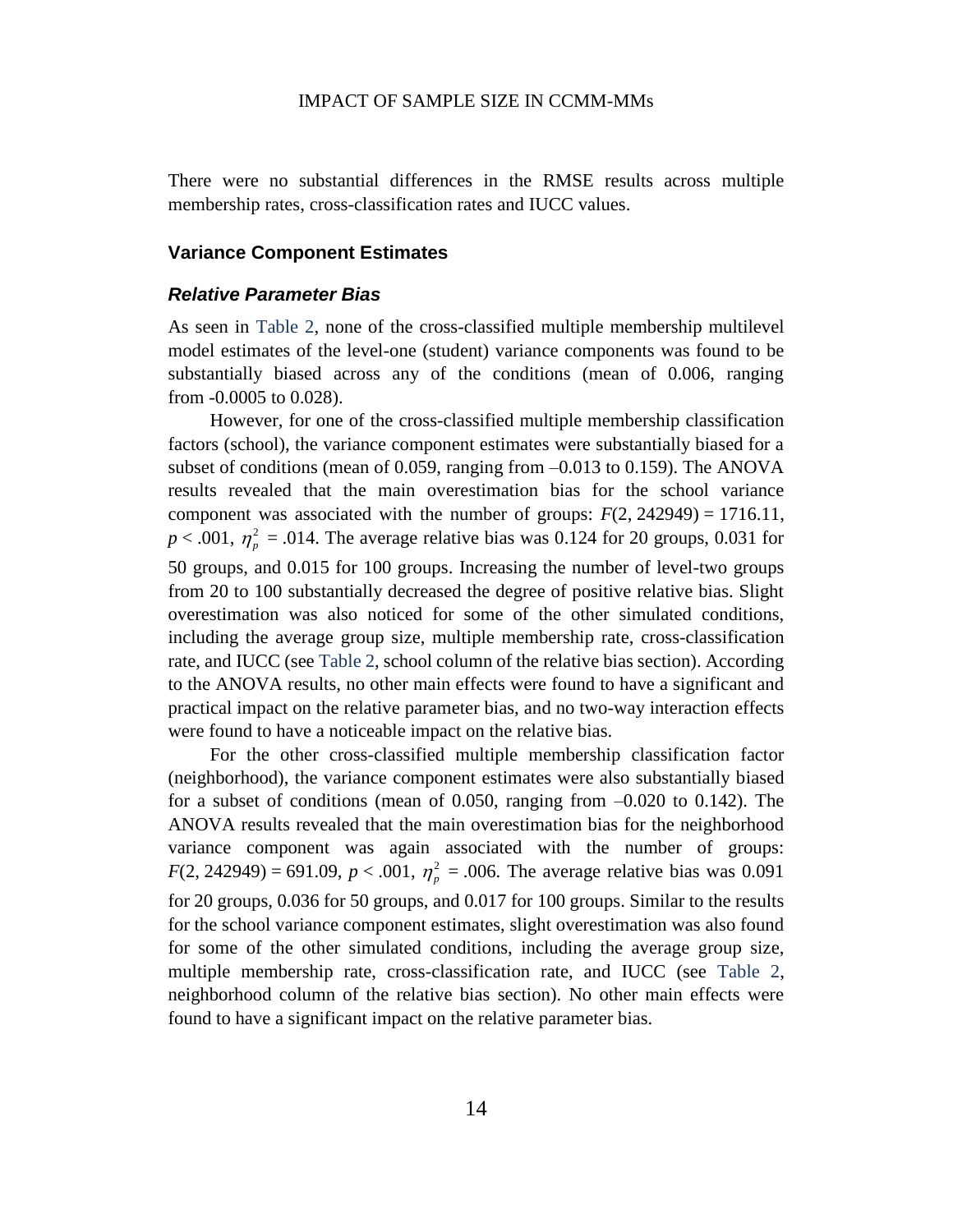**Table 2.** Summary of mean relative parameter biases, coverage rates of the 95% credible interval and RMSEs for variance component estimates by condition

<span id="page-15-0"></span>

|                               |                         | Coverage rate of the 95% |              |                |                   |              |                |        |       |  |
|-------------------------------|-------------------------|--------------------------|--------------|----------------|-------------------|--------------|----------------|--------|-------|--|
|                               | Relative parameter bias |                          |              |                | credible interval |              | <b>RMSE</b>    |        |       |  |
| <b>Condition</b>              | <b>Student</b>          | <b>School</b>            | <b>Neigh</b> | <b>Student</b> | <b>School</b>     | <b>Neigh</b> | <b>Student</b> | School | Neigh |  |
| Average group size            |                         |                          |              |                |                   |              |                |        |       |  |
| 10                            | 0.013                   | 0.048                    | 0.037        | 0.949          | 0.939             | 0.936        | 0.047          | 0.081  | 0.083 |  |
| 20                            | 0.005                   | 0.063                    | 0.051        | 0.949          | 0.942             | 0.944        | 0.032          | 0.068  | 0.069 |  |
| 40                            | 0.001                   | 0.060                    | 0.057        | 0.952          | 0.944             | 0.946        | 0.021          | 0.061  | 0.061 |  |
| Number of groups              |                         |                          |              |                |                   |              |                |        |       |  |
| 20                            | 0.012                   | 0.124                    | 0.091        | 0.950          | 0.936             | 0.938        | 0.048          | 0.108  | 0.108 |  |
| 50                            | 0.005                   | 0.031                    | 0.036        | 0.948          | 0.942             | 0.943        | 0.031          | 0.061  | 0.062 |  |
| 100                           | 0.002                   | 0.015                    | 0.017        | 0.951          | 0.947             | 0.945        | 0.021          | 0.041  | 0.043 |  |
| Multiple membership rate (%)  |                         |                          |              |                |                   |              |                |        |       |  |
| 10                            | 0.006                   | 0.056                    | 0.050        | 0.952          | 0.940             | 0.939        | 0.033          | 0.069  | 0.070 |  |
| 20                            | 0.006                   | 0.063                    | 0.050        | 0.951          | 0.944             | 0.945        | 0.033          | 0.069  | 0.069 |  |
| 40                            | 0.007                   | 0.053                    | 0.046        | 0.948          | 0.941             | 0.942        | 0.034          | 0.071  | 0.074 |  |
| Cross-classification rate (%) |                         |                          |              |                |                   |              |                |        |       |  |
| 20                            | 0.006                   | 0.059                    | 0.050        | 0.949          | 0.941             | 0.942        | 0.033          | 0.073  | 0.075 |  |
| 40                            | 0.006                   | 0.053                    | 0.046        | 0.949          | 0.943             | 0.942        | 0.034          | 0.068  | 0.068 |  |
| 100                           | 0.006                   | 0.058                    | 0.048        | 0.951          | 0.941             | 0.942        | 0.033          | 0.069  | 0.070 |  |
| $IUCC$ $(%)$                  |                         |                          |              |                |                   |              |                |        |       |  |
| 10                            | 0.008                   | 0.049                    | 0.036        | 0.950          | 0.936             | 0.938        | 0.044          | 0.047  | 0.048 |  |
| 20                            | 0.007                   | 0.060                    | 0.052        | 0.949          | 0.942             | 0.941        | 0.034          | 0.072  | 0.073 |  |
| 30                            | 0.005                   | 0.063                    | 0.059        | 0.951          | 0.947             | 0.946        | 0.022          | 0.093  | 0.093 |  |
|                               |                         |                          |              |                |                   |              |                |        |       |  |
| Mean                          | 0.006                   | 0.059                    | 0.050        | 0.951          | 0.942             | 0.943        | 0.033          | 0.069  | 0.069 |  |

Note: IUCC = Intra-unit correlation coefficient; RMSE = Root mean square error. Highlighted relative parameter bias values exceed the Hoogland and Boomsma [\(1998\)](#page-20-9) criteria for substantial bias.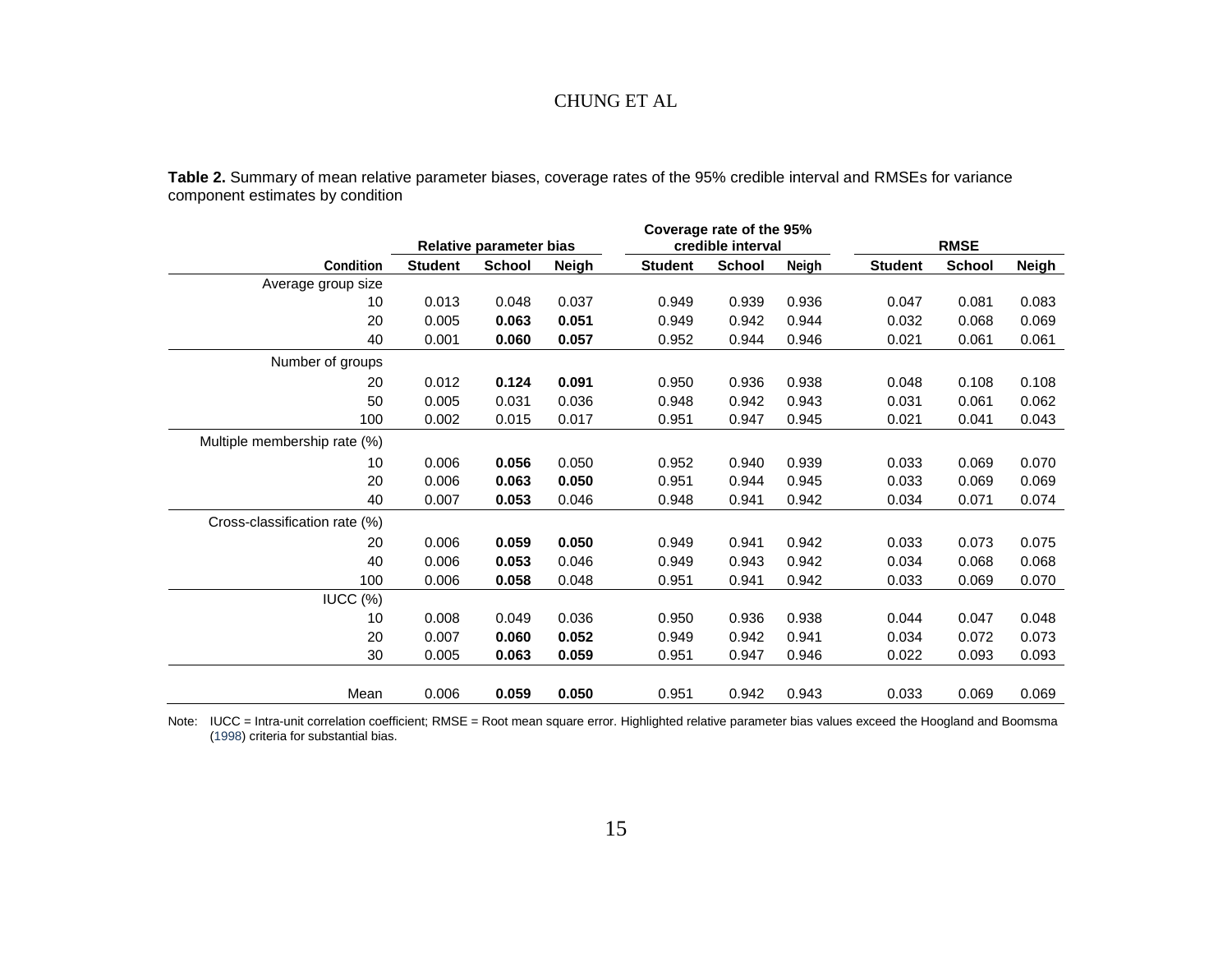Considering the substantial relative biases associated with the crossclassification multiple membership variance component estimates for a small number of groups, [Figure 2](#page-16-0) presents the relative biases for the cross-classified multiple membership variance component as a function of the number of groups for the different values of each of the other manipulated conditions. As seen in [Figure 2,](#page-16-0) for conditions with at least 50 groups, no substantial relative biases were found.







<span id="page-16-0"></span>**Figure 2.** Relative parameter biases of the cross-classified multiple membership variance component estimates for the different simulated conditions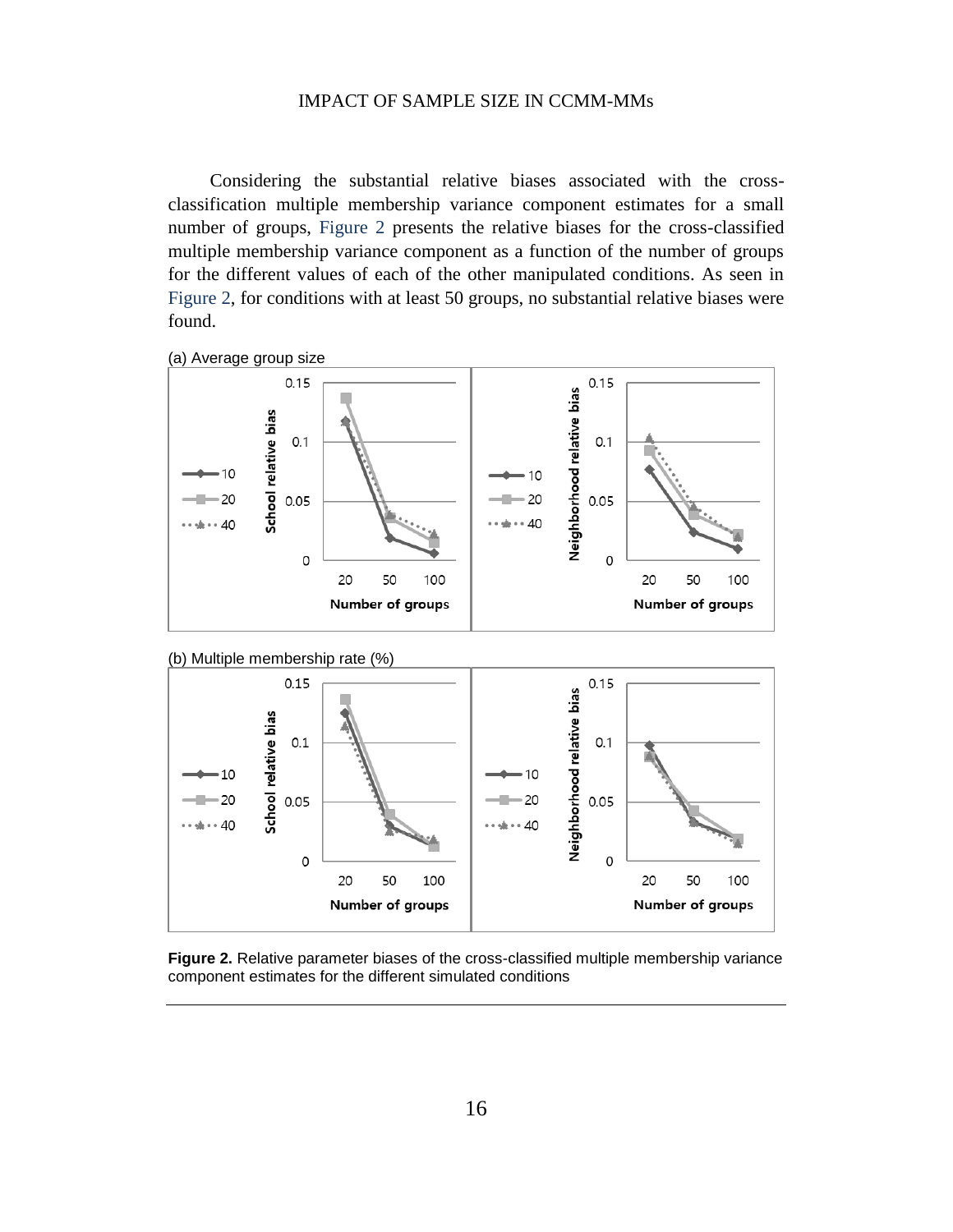

**Figure 2 (continued).**

#### *Coverage Rate of the 95% Credible Interval*

As seen in [Table 2,](#page-15-0) the coverage rates of the 95% credible interval were close to nominal coverage for the level-one (student) and level-two cross-classified multiple membership (school and neighborhood) random effect variance components for all conditions.

The logistic regression results indicated that the average group size and multiple membership rate were significantly related to the coverage rate of the 95% credible interval for the student-level variance component estimates (*ps* < .001). The differences for different average group sizes were very small: .949 for a group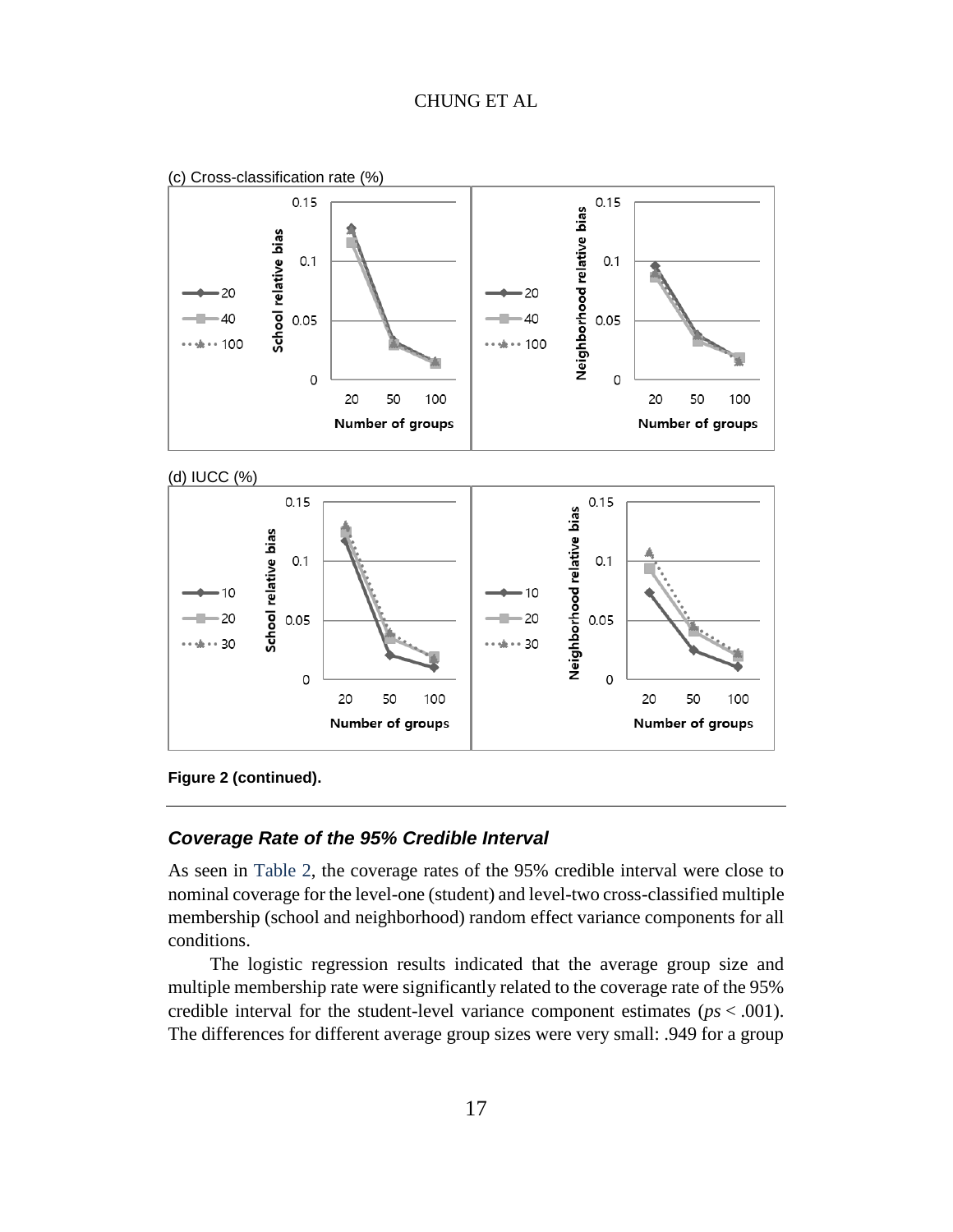size of 10, .949 for a group size of 20, and .952 for a group size of 40. Similarly, the differences were very trivial for different multiple membership rates: .952 for 10%, .951 for 20%, and .948 for 40%.

For the school-level variance component estimates, the regression analysis indicated that the average group size, the number of groups, and the IUCC were significantly related to the coverage rate of the 95% credible interval (*ps* < .001). With a larger average group size, the coverage rate increased: .939 for a group size of 10, .942 for a group size of 20, and .944 for a group size of 40. The coverage rate also increased as the number of groups increased: .936 for 20 groups, .942 for 50 groups, and .947 for 100 groups. The coverage rate increased with a higher IUCC: .936 for 10%, .942 for 20%, and .947 for 30%.

For the neighborhood-level variance component estimates, the logistic regression results showed that the average group size and IUCC were significantly related to the coverage rate of the 95% credible interval ( $ps < .001$ ). With a larger average group size, the coverage rate increased: .936 for a group size of 10, .944 for a group size of 20, and .946 for a group size of 40. The coverage rate also increased with a higher IUCC: .938 for 10%, .941 for 20%, and .946 for 30%.

#### *Root Mean Square Error*

The RMSEs associated with the level-one (student) and level-two cross-classified multiple membership (school and neighborhood) random effect variance components were negatively related to the average group size and the number of groups, meaning that the RMSE decreased as the average group size and the number of groups increased. The RMSE also decreased as the IUCC increased for the level-one (student) random effect variance components. By contrast, the RMSE increased as the IUCC increased for the level-two cross-classified multiple membership (school and neighborhood) random effect variance components. There were no substantial differences in the RMSE results across different multiple membership rates and cross-classification rates.

## **Conclusion**

Considering the increasing prevalence of cross-classification data structures in educational and social science research, the effect of sample size on parameter estimation in cross-classified multiple membership multilevel models requires empirical analysis. The current study was designed to address the lack of empirical research regarding the minimal sample requirement by exploring parameter estimates under a variety of conditions. For the conditions examined here, the cross-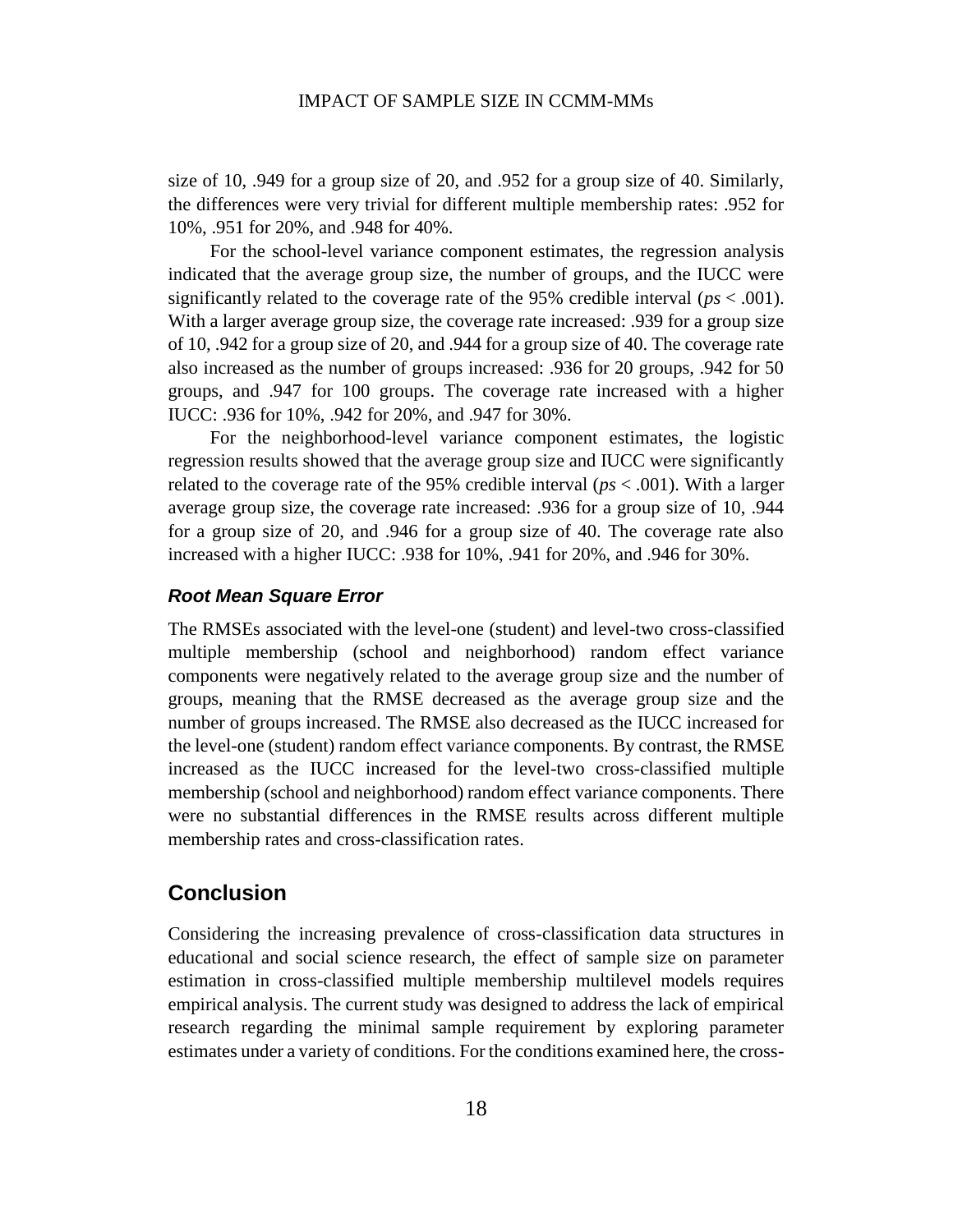classified multiple membership multilevel model estimates for the fixed effects and the level-one variance components were not substantially biased. The crossclassified multiple membership multilevel model estimates for the level-two crossclassification multiple membership factor variance components were also unbiased across conditions with at least 50 groups. These results should encourage applied researchers to analyze sufficiently large datasets when using cross-classified multiple membership multilevel models to address cross-classified multiple membership data structures (i.e., at least 50 groups with an average group size of 10). Ultimately, the results of the current study suggest that using a cross-classified multiple membership dataset with fewer groups may lead to inaccurate conclusions.

In general, the RMSE diminished as the number of groups and the average group size increased. With an excessively small number of groups, the coverage rates of the 95% credible interval were slightly less than 5%. On average, however, the coverage rates of the 95% credible interval were close to 5% under the conditions investigated in the current study.

Due to the complexity of cross-classified multiple membership data structures, MCMC estimation is strongly recommended for cross-classified multiple membership multilevel models [\(Rasbash et al., 2016\)](#page-22-1). With the use of suitable priors, the MCMC estimation procedure can provide more robust and precise parameter estimates than those obtained through maximum likelihood estimation [\(Browne & Draper, 2006\)](#page-20-10). Thus, future studies should assess the impact of prior distribution selection on the estimation of fixed and random effect variance components in cross-classified multiple membership multilevel models. The findings of this study may be affected by the selection of specific values for each simulated factor. The investigation of additional values will be helpful for generalizing the findings.

#### **References**

<span id="page-19-0"></span>Bell, B. A., Ferron, J. M., & Kromrey, J. D. (2008). Cluster size in multilevel models: The impact of sparse data structures on point and interval estimates in two-level models. In *JSM proceedings, Section on survey research methods* (pp. 1122-1129). Alexandria, VA: American Statistical Association. Retrieved from<http://www.asasrms.org/Proceedings/y2008/Files/300933.pdf>

<span id="page-19-1"></span>Bell, B. A., Morgan, G. B., Kromrey, J. D., & Ferron, J. M. (2010). The impact of small cluster size on multilevel models: A Monte Carlo examination of two-level models with binary and continuous predictors. In *JSM proceedings,*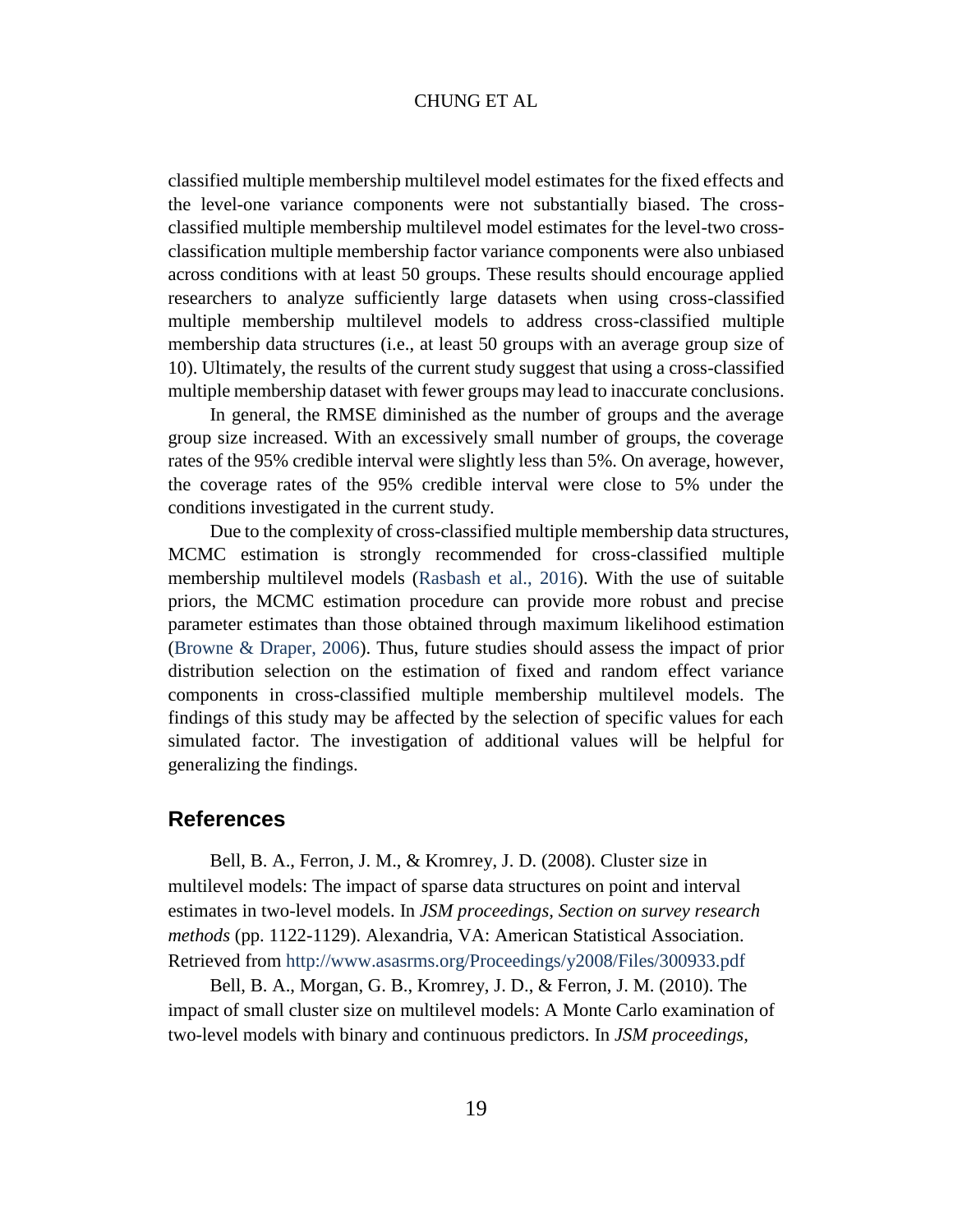*Section on survey research methods* (pp. 4057-4067). Alexandria, VA: American Statistical Association. Retrieved from

[http://www.asasrms.org/Proceedings/y2010/Files/308112\\_60089.pdf](http://www.asasrms.org/Proceedings/y2010/Files/308112_60089.pdf)

<span id="page-20-3"></span>Beretvas, S. N. (2011). Cross-classified and multiple membership random effects models. In J. Hox & J. K. Roberts (Eds.), *The handbook of advanced multilevel analysis* (pp. 313-334). New York, NY: Routledge.

<span id="page-20-10"></span>Browne, W. J., & Draper, D. (2006). A comparison of Bayesian and likelihood-based methods for fitting multilevel models. *Bayesian Analysis, 1*(3), 473-514. doi: [10.1214/06-ba117](https://dx.doi.org/10.1214/06-ba117)

<span id="page-20-1"></span>Browne, W. J., Goldstein, H., & Rasbash, J. (2001). Multiple membership multiple classification (MMMC) models. *Statistical Modeling, 1*(2), 103-124. doi: [10.1177/1471082x0100100202](https://dx.doi.org/10.1177/1471082x0100100202)

<span id="page-20-7"></span>Chung, H., & Beretvas, S. N. (2012). The impact of ignoring multiple membership data structures in multilevel models. *British Journal of Mathematical and Statistical Psychology, 65*(2), 185-200. doi: [10.1111/j.2044-](https://dx.doi.org/10.1111/j.2044-8317.2011.02023.x) [8317.2011.02023.x](https://dx.doi.org/10.1111/j.2044-8317.2011.02023.x)

<span id="page-20-5"></span>Clarke, P., & Wheaton, B. (2007). Addressing data sparseness in contextual population research: Using cluster analysis to create synthetic neighborhoods. *Sociological Methods & Research, 35*(3), 311-351. doi: [10.1177/0049124106292362](https://dx.doi.org/10.1177/0049124106292362)

<span id="page-20-9"></span><span id="page-20-0"></span>Goldstein, H. (2010). *Multilevel statistical models* (4th ed.). New York: Hodder Arnold. doi: [10.1002/9780470973394](https://dx.doi.org/10.1002/9780470973394)

<span id="page-20-2"></span>Goldstein, H., Burgess, S., & McConnell, B. (2007). Modeling the effect of pupil mobility on school differences in educational achievement. *Journal of the Royal Statistical Society: Series A (Statistics in Society), 170*(4), 941-954. doi: [10.1111/j.1467-985x.2007.00491.x](https://dx.doi.org/10.1111/j.1467-985x.2007.00491.x)

<span id="page-20-6"></span>Grady, M. W. & Beretvas, S. N. (2010). Incorporating student mobility in achievement growth modeling: A cross-classified multiple membership growth curve model. *Multivariate Behavioral Research, 45*(3), 393-419. doi: [10.1080/00273171.2010.483390](https://dx.doi.org/10.1080/00273171.2010.483390)

<span id="page-20-8"></span>Hoogland, J., & Boomsma, A. (1998). Robustness studies in covariance structure modeling: An overview and a meta-analysis. *Sociological Methods & Research, 26*(3), 329-367. doi: [10.1177/0049124198026003003](https://dx.doi.org/10.1177/0049124198026003003)

<span id="page-20-4"></span>Hox, J. (1998). Multilevel modeling: When and why. In I. Balderjahn, R. Mathar, & M. Schader (Eds.). *Classification, data analysis, and data highways* (pp. 147-154). Berlin, Germany: Springer. doi: [10.1007/978-3-642-72087-1\\_17](https://dx.doi.org/10.1007/978-3-642-72087-1_17)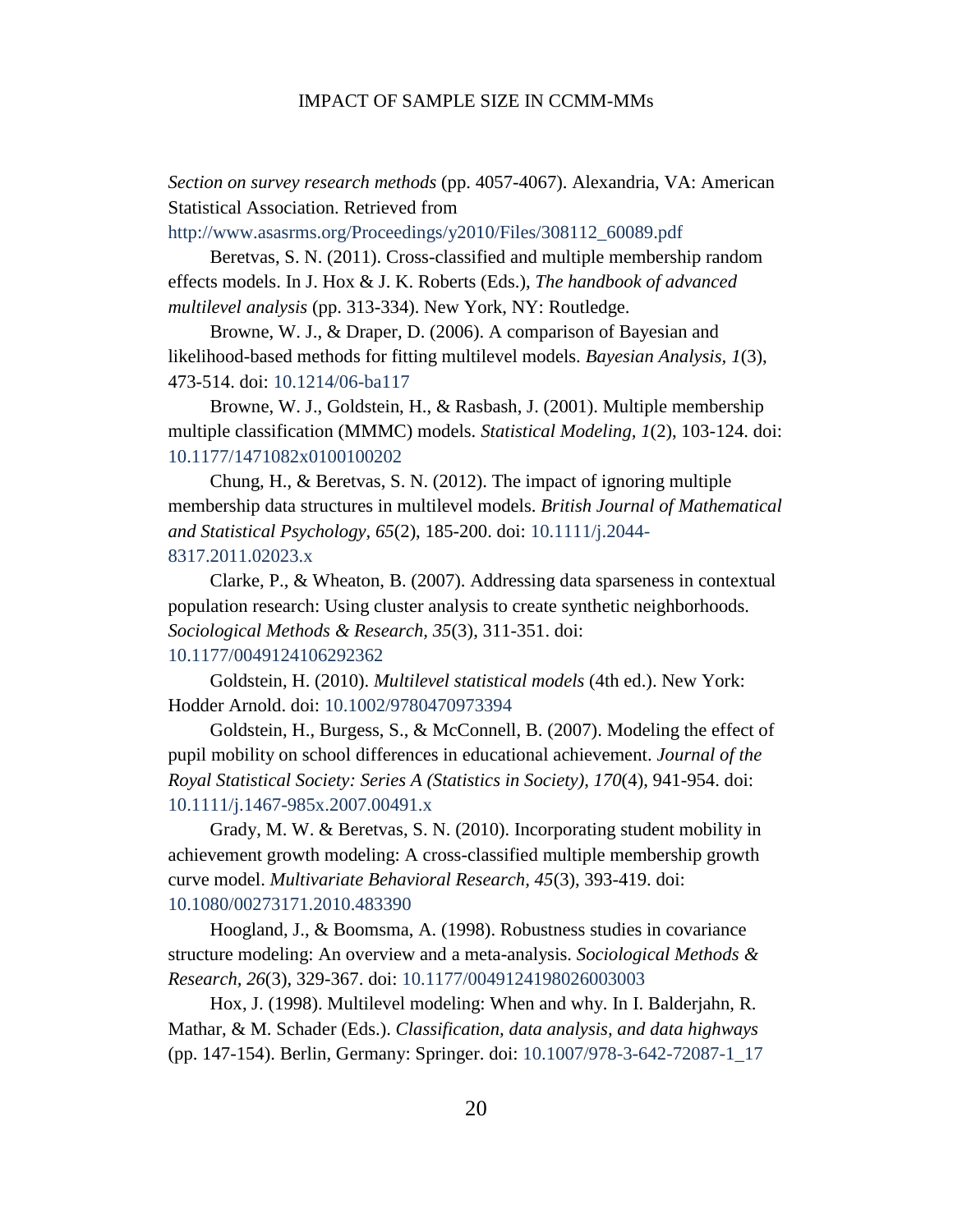<span id="page-21-7"></span>Hox, J. J., Moerbeek, M., & van de Schoot, R. (2002). *Multilevel analysis: Techniques and applications*. Mahwah, NJ: Erlbaum. doi: [10.4324/9781410604118](https://dx.doi.org/10.4324/9781410604118)

<span id="page-21-5"></span>Ihrke, D. K., & Faber, C. S. (2012). *Geographical mobility: 2005 to 2010* (Report no. P20-567). Washington, DC: United States Census Bureau. Retrieved from

[https://www.census.gov/content/dam/Census/library/publications/2012/demo/p20-](https://www.census.gov/content/dam/Census/library/publications/2012/demo/p20-567.pdf) [567.pdf](https://www.census.gov/content/dam/Census/library/publications/2012/demo/p20-567.pdf)

<span id="page-21-6"></span>Jeong, S. Y., & Kang, S. J. (2013). Gyochabunlyu dacheungjalyoe daehan mohyeong-ui myeongsehwa olyuga mosuchujeonglyang-ui pyeon-uie michineun yeonghyang: Montekaleullo simyulleisyeon yeongu [The effects of model misspecification on the relative bias of parameter estimators in the analysis of cross-classified multilevel data: A Monte Carlo simulation study]. *Gyoyugpyeonggayeongu, 26*(4), 845-874.

<span id="page-21-1"></span>Kreft, I. G. G. (1996). *Are multilevel techniques necessary? An overview, including simulation studies* (Unpublished manuscript). Los Angeles, CA: California State University at Los Angeles.

<span id="page-21-0"></span>Leckie, G. (2009). The complexity of school and neighbourhood effects and movements of pupils on school differences in models of educational achievement. *Journal of the Royal Statistical Society: Series A (Statistics in Society), 172*(3), 537-554. doi: [10.1111/j.1467-985x.2008.00577.x](https://dx.doi.org/10.1111/j.1467-985x.2008.00577.x)

<span id="page-21-8"></span>Luo, W., Cappaert, K. J., & Ning, L. (2015). Modelling partially crossclassified multilevel data. *British Journal of Mathematical and Statistical Psychology, 68*(2), 342-362. doi: [10.1111/bmsp.12050](https://dx.doi.org/10.1111/bmsp.12050)

<span id="page-21-4"></span>Meyers, J. L., & Beretvas, S. N. (2006). The impact of inappropriate modeling of cross-classified data structures. *Multivariate Behavioral Research, 41*(4), 473-497. doi: [10.1207/s15327906mbr4104\\_3](https://dx.doi.org/10.1207/s15327906mbr4104_3)

<span id="page-21-3"></span>Mok, M. (1995). *Sample size requirements for 2-level designs in educational research* (Unpublished manuscript). Sydney, Australia: Macquarie University.

<span id="page-21-2"></span>Newsom, J. T., & Nishishiba, M. (2002). *Nonconvergence and sample bias in hierarchical linear modeling of dyadic data* (Unpublished manuscript). Portland, OR: Portland State University.

<span id="page-21-9"></span>Raftery, A. E., & Lewis, S. M. (1992). How many iterations in the Gibbs Sampler? In J. M. Bernardo, J. O. Berger, A. P. Dawid, & A. F. M. Smith (Eds.), *Bayesian Statistics 4* (pp. 763-773). Oxford, UK: Oxford University Press.